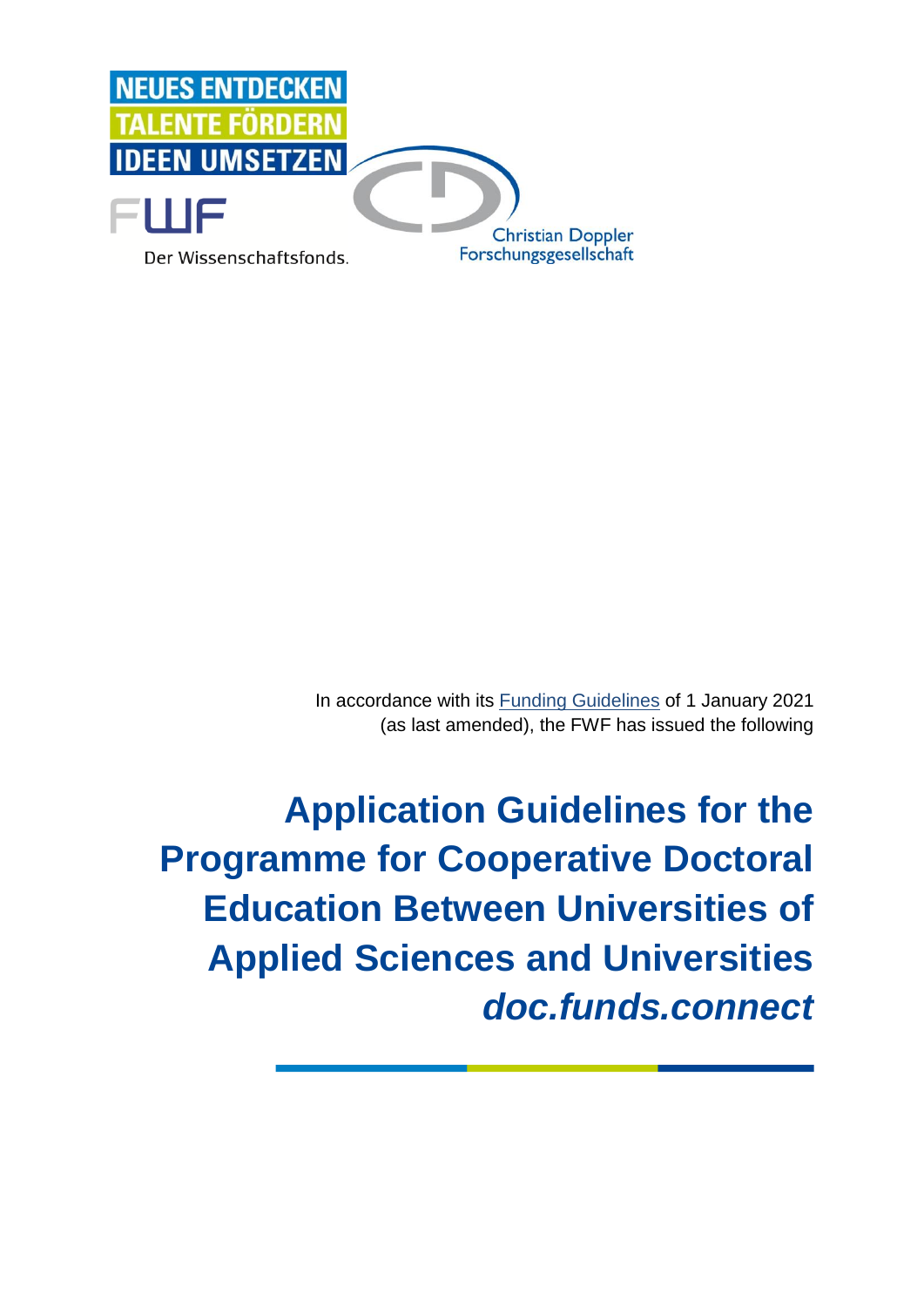

## **Introduction**

Science & research, tertiary education, and research-generated innovations are key elements in ensuring a future-oriented Austria. The quality and excellence produced at and by Austrian universities and universities of applied sciences in the fields of research and teaching are essential components in achieving this ambitious goal.

For the purpose of enhancing their respective profiles and taking advantage of the resulting synergies, the Federal Government has committed itself through its government programme for 2020-2024 to funding a cooperative doctoral programme between universities (*Universität*  in German) according to University Act 2002 (UG) and universities of applied sciences (*Fachhochschule* or *FH* in German) according to FHStG based on the common basis of the integration of basic research and applied research with the aim of establishing an application-oriented basic research.

The first call for applications should be regarded, on the one hand, as a personnel development measure for research staff, primarily at universities of applied sciences, and, on the other hand, as a step towards developing closer cooperation between universities and universities of applied sciences by supporting relevant cooperative projects between public universities and universities of applied sciences that goes beyond the already existing successful collaboration between universities and universities of applied sciences in the education and training of doctoral candidates. The funded cooperative projects will be jointly developed and implemented by the higher education partners, where each higher education institution will contribute its specific expertise and unique aspects of its university culture and jointly ensure the quality of the doctoral education and training offered as part of the programme.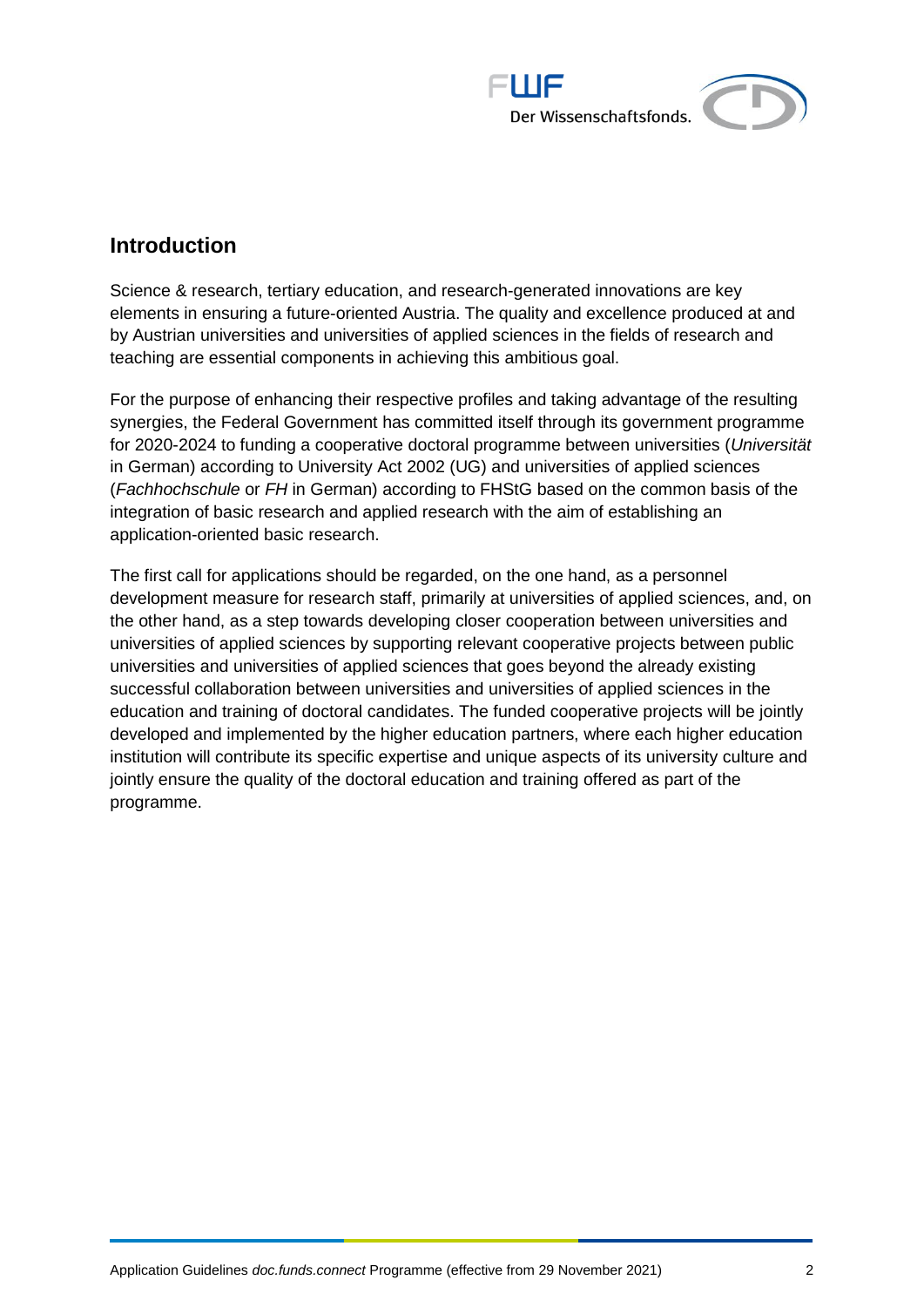

# **Table of contents**

<span id="page-2-0"></span>

| 1 <sup>1</sup> |                                                                                            |  |
|----------------|--------------------------------------------------------------------------------------------|--|
|                |                                                                                            |  |
|                |                                                                                            |  |
|                |                                                                                            |  |
|                |                                                                                            |  |
|                |                                                                                            |  |
|                |                                                                                            |  |
|                |                                                                                            |  |
|                |                                                                                            |  |
|                |                                                                                            |  |
|                |                                                                                            |  |
|                |                                                                                            |  |
|                |                                                                                            |  |
|                |                                                                                            |  |
|                |                                                                                            |  |
|                |                                                                                            |  |
|                |                                                                                            |  |
| 2.             |                                                                                            |  |
|                |                                                                                            |  |
|                |                                                                                            |  |
|                |                                                                                            |  |
|                |                                                                                            |  |
|                |                                                                                            |  |
|                |                                                                                            |  |
|                |                                                                                            |  |
|                |                                                                                            |  |
|                |                                                                                            |  |
|                | 2.3.4. Organisational structure and contribution of research institutes (max. 4 pages) .18 |  |
|                |                                                                                            |  |
|                |                                                                                            |  |
|                | 2.4.2. Annex 2: Information on and justification of requested funding19                    |  |
|                | 2.4.3. Annex 3: CVs and description of previous research achievements19                    |  |
|                |                                                                                            |  |
|                |                                                                                            |  |
|                |                                                                                            |  |
|                | 2.5.2. Attachment 2: List of doctoral candidates supervised over the last 5 years 21       |  |
|                | 2.5.3. Attachment 3: Publication or works list for the last 5 years21                      |  |
|                |                                                                                            |  |
|                |                                                                                            |  |
|                |                                                                                            |  |
| 3.             |                                                                                            |  |
| 4.             | Compliance with legal requirements and standards of research integrity25                   |  |
| 5.             |                                                                                            |  |
|                | ANNEX: Notes and questions for reviewers in the doc.funds.connect programme27              |  |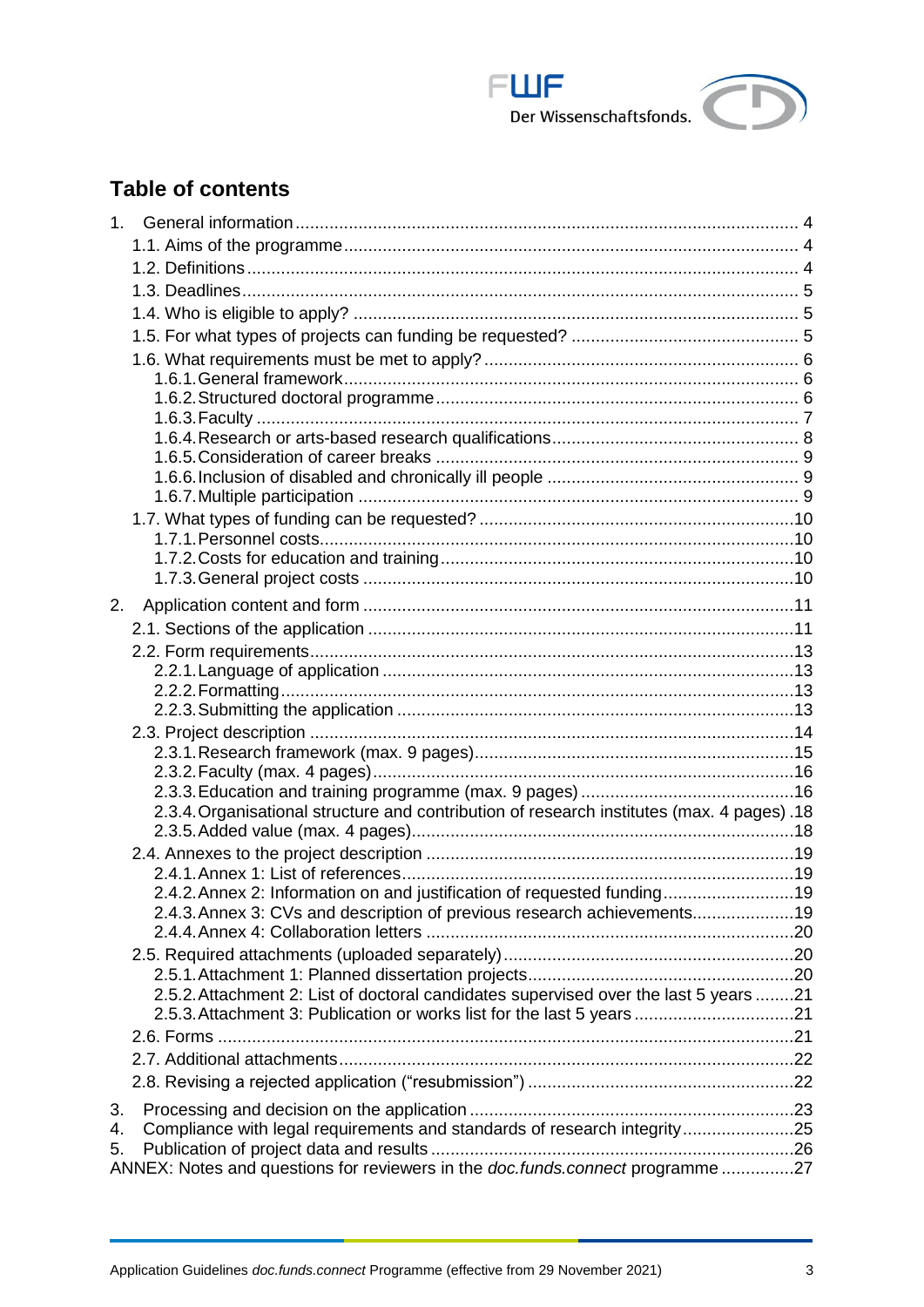

## **1. General information**

### <span id="page-3-0"></span>**1.1. Aims of the programme**

The main objective of the *doc.funds.connect* programme is to fund the excellent scientific/scholarly or arts-based research education and training of doctoral candidates as part of a cooperative doctoral programme between universities according to University Act 2002 (UG) and universities of applied sciences (FHStG). To accomplish this aim, universities and universities of applied sciences will establish and facilitate doctoral programmes, jointly developed and organised based on international standards. The *doc.funds.connect*  programme endeavours to integrate both scientific/scholarly-theoretical education and practical training as well as basic research and applied research with the aim of establishing an application-oriented basic research. The common use of university and university of applied sciences infrastructure contributes to creating a stimulating research environment for excellent young researchers and thus further increases the attractiveness of Austria as a location for research.

At the same time, the funding programme should also promote the development of research staff at universities of applied sciences according to the Universities of Applied Sciences Studies Act (FHStG) and combine different research cultures. In the long term, *doc.funds.connect* should contribute to the creation of sustainable cooperative education & training and research structures and promote collaboration between universities of applied sciences and universities in general. The programme should also help universities and universities of applied sciences to further highlight their research activities and scientific/scholarly or arts-based research priorities.

The *doc.funds.connect* programme is initially being run as a pilot programme. The programme will also strive to serve as a role model with regard to improving the quality of cooperative doctoral education and training.

## <span id="page-3-1"></span>**1.2. Definitions**

| Applicant = Lead<br>research institute | Austrian university according to Universities Act 2002 (UG) or<br>Austrian university of applied sciences according to<br>Universities of Applied Sciences Studies Act (FHStG) that<br>submits the application and where the coordinator is located |
|----------------------------------------|-----------------------------------------------------------------------------------------------------------------------------------------------------------------------------------------------------------------------------------------------------|
| Collaborating research<br>institution  | Austrian research institution that is involved in the application<br>and where participating faculty members work                                                                                                                                   |
| Research institute                     | Austrian university according to UG and Austrian university of<br>applied sciences according to FHStG                                                                                                                                               |

The most important terms used in these guidelines are defined below: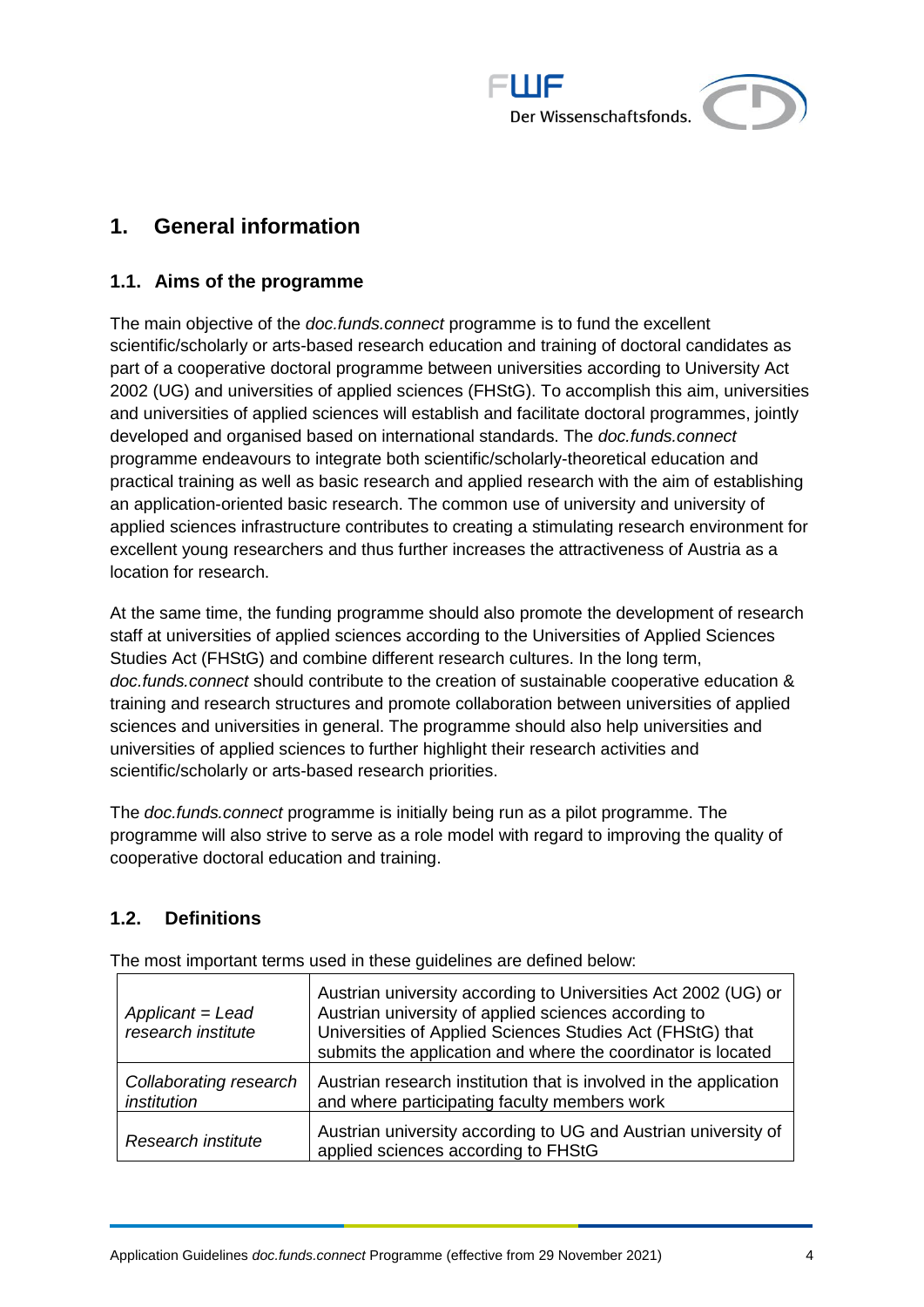

| <b>Faculty member</b> | Scientific or arts-based researcher participating in the<br>application, doctoral candidate supervisor, and person<br>involved in carrying out the FWF-funded project      |
|-----------------------|----------------------------------------------------------------------------------------------------------------------------------------------------------------------------|
| Faculty               | Community of all faculty members                                                                                                                                           |
| Coordinator           | The faculty member mainly responsible, head of the faculty<br>and of the FWF-funded project, and person working 100%<br>within Austria appointed by the research institute |
| Doctoral candidate    | A person enrolled in and actively pursuing doctoral studies at<br>an Austrian university according to UG                                                                   |

#### <span id="page-4-0"></span>**1.3. Deadlines**

The deadline for submission (i.e., approval by the lead research institute) is **1 March 2022 (2 p.m. Vienna local time)** online via the electronic application portal [https://elane.fwf.ac.at/.](https://elane.fwf.ac.at/)

#### <span id="page-4-1"></span>**1.4. Who is eligible to apply?**

All Austrian universities according to UG and all Austrian universities of applied sciences according to FHStG are eligible to apply.

There is no limit to the number of applications that can be submitted by a research institution. Grant agreements will be concluded exclusively with the lead research institute.

## <span id="page-4-2"></span>**1.5. For what types of projects can funding be requested?**

Funding may be requested for proposals for **establishing or facilitating structured doctoral programmes** which are submitted and supported jointly by at least one **university according to UG** and at least one **university of applied sciences according to FHStG**. The cooperative research project, which must be clearly defined, convincingly described in terms of objectives and methods, and limited in time (no more than 48 months), aims to integrate basic research and applied research and establish an application-oriented basic research. The planned project should be designed in such a way that excellent dissertations based on state-of-the-art international research can be expected.

Double funding is prohibited (see [Funding guidelines\)](https://www.fwf.ac.at/en/research-funding/decision-making-procedure-evaluation/funding-guidelines/).

Any other support or grants relating to the subject of the application that have been requested or awarded by the FWF or other funding agencies (e.g., the EU, the Austrian National Bank [OeNB], government ministries, etc.) must be disclosed (see *Application* form in [elane\)](https://elane.fwf.ac.at/).

**Additional funding** from the *doc.funds.connect* programme may be requested **for ongoing FWF-funded doctoral programmes** (DK or *doc.funds* projects) **only if** the scheduled duration of the FWF-funded DK or *doc.funds* project ends on or before the deadline for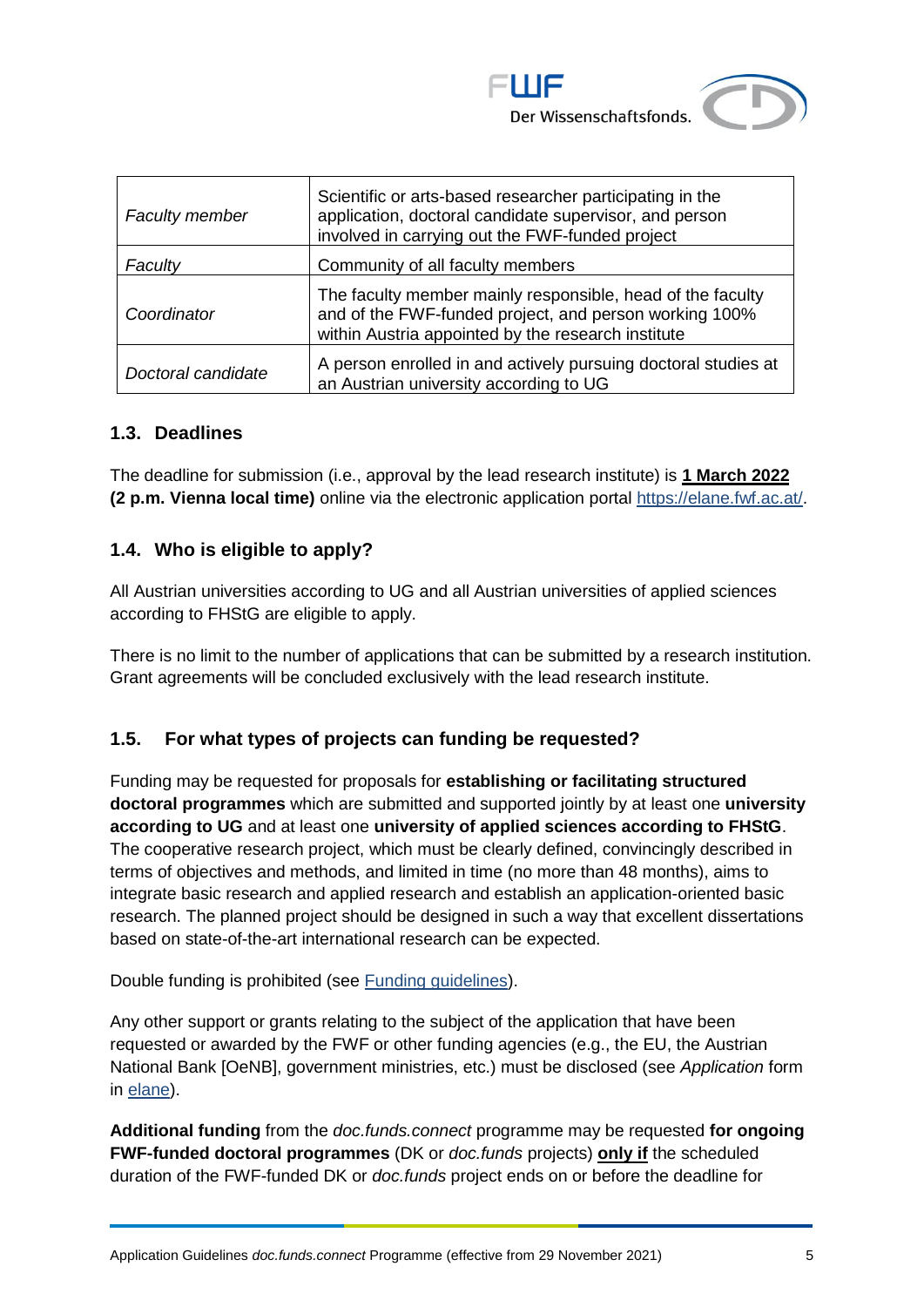

*doc.funds.connect* applications (**1 March 2022**). In all other cases, no additional funding may be requested for ongoing FWF-funded DK or *doc.funds* projects.

## <span id="page-5-1"></span><span id="page-5-0"></span>**1.6. What requirements must be met to apply?**

#### **1.6.1. General framework**

*doc.funds.connect* provides funding for cooperative projects between universities according to UG and universities of applied sciences for the purpose of establishing or facilitating structured doctoral programmes. Applications **must be submitted and, in the case of approval, implemented jointly** by the participating partners (consisting of at least one university of applied sciences and at least one university), where each research institute will contribute its specific expertise and unique aspects of its university culture and jointly ensure the quality of the doctoral education and training offered as part of the programme.

The application should include a description of the inter-university cooperation including a plan for implementing the joint doctoral education and training programme. It should also address how it will be ensured that the doctoral candidates, though at different locations, will have regular (and not merely) virtual contact and interaction with the faculty members or doctoral candidates not found at their location.

Doctoral candidates should be **supervised** jointly, i.e., **by research staff of the universities and the universities of applied sciences**. Doctoral candidates should preferably be employed at the research institute with the best conditions for the success of the dissertation based on the content of the research project. At the same time, it must be ensured that there is a **balanced ratio of employment** between the university and the university of applied sciences. Courses of the doctoral programme should be held up in somewhat equal numbers at universities and universities of applied sciences. Both should be specified in a cooperation agreement.

The academic degree (PhD), however, will be conferred by the participating university.

The following requirements apply for the **structured doctoral programme defined jointly** by the university according to UG and the university of applied sciences according to FHStG:

#### <span id="page-5-2"></span>**1.6.2. Structured doctoral programme**

Structured doctoral programmes are embedded in a focused and consistent research framework and require the existence of procedures or structures and commitments that ensure the quality of the research as well as optimal and adequate scientific/scholarly or artsbased research support for the doctoral candidates.

To achieve this, specific minimum standards of structuring must be fulfilled: confirmation of supervision; dissertation agreement; progress reports; separation of supervision and evaluation personnel for the dissertation (if compliant with study-law regulations); subject-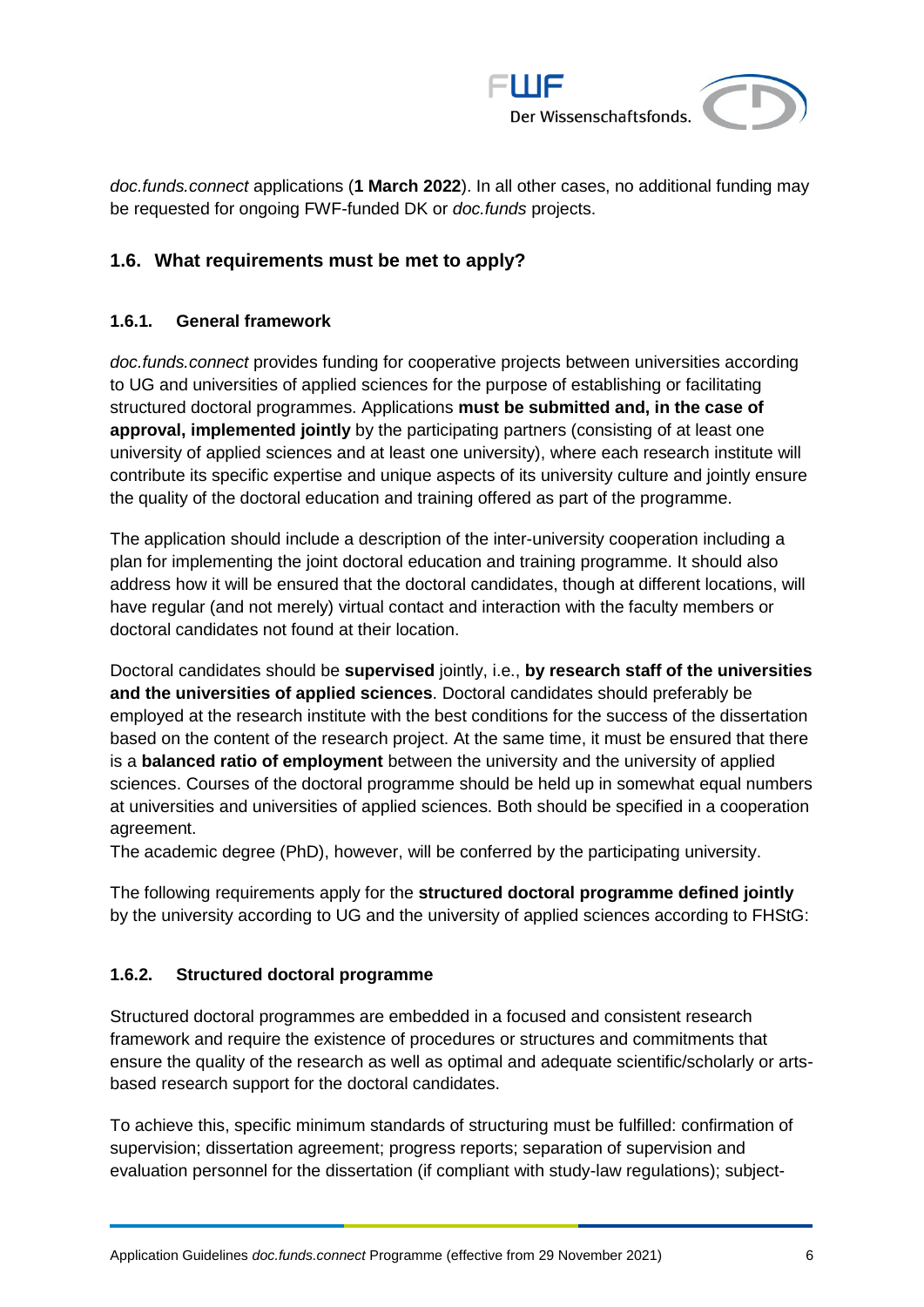

specific education and supporting measures (transferable skills, etc.); supervision teams rather than exclusively individual supervision; supervisor development; facilitation of mobility; as well as specific funding models for doctoral candidates.

In particular, contexts must be created for doctoral candidates and supervisors in which mentoring and appropriate discussion can take place as part of a peer culture (see [2.3.4\)](#page-17-0). These contexts should have their own institutional structure and be clearly located in the respective research organisation (at the university/university of applied sciences, faculty, or departmental level). The doctoral candidates are regarded by the university and university of applied sciences as early-stage researchers or early-stage artists. 1

The aim is to ensure independent and high-quality scientific or arts-based research by the doctoral candidates, to integrate them into the institutional (university or university of applied sciences) research activities, and to lead them to a degree through the active mentoring/supervision of one supervisor from the university and one supervisor from the university of applied sciences.

#### <span id="page-6-0"></span>**1.6.3. Faculty**

The lead research institute must appoint a coordinator for the submitted proposal, who must be a scientific or arts-based researcher working 100% in Austria. This person will be the head of the project if the funding application is approved. As it concerns a cooperative project between universities according to UG and universities of applied sciences according to FHStG, the project may be headed by two coordinators. The second coordinator must be appointed by a research institute other than the lead research institute.

The doctoral programme for which funding is requested must involve **at least 5** faculty members (including the coordinator), with **40% of the members from the underrepresented gender**. An explanation must be provided if the percentage is lower than 40%. In addition, a description should be provided of the efforts made to increase the proportion of the underrepresented gender. In the context of the evaluation procedure, the composition of the team is defined as a decision-making criterion.<sup>2</sup>

If the project intends to include faculty members who do not work 100% within Austria, the following guidelines apply: at the time of submission of the application by the research institute, the faculty member concerned must prove that he/she has a genuine employment contract with the research institute, guaranteed for the planned duration of the project and not financed by the FWF, with a minimum employment rate of 25%. Applicants are required to submit evidence of such an employment arrangement and a brief description of the

 $1$  Exceptions are provided for doctoral candidates whose degree, which officially allows them to pursue a doctoral degree, is older than four years because they have worked, for example, for several years in the industry.

<sup>2</sup> See document "*[Background information on the target ratio](https://www.fwf.ac.at/fileadmin/files/Dokumente/Antragstellung/SFBs/g_background-information-target-ratio.pdf)*"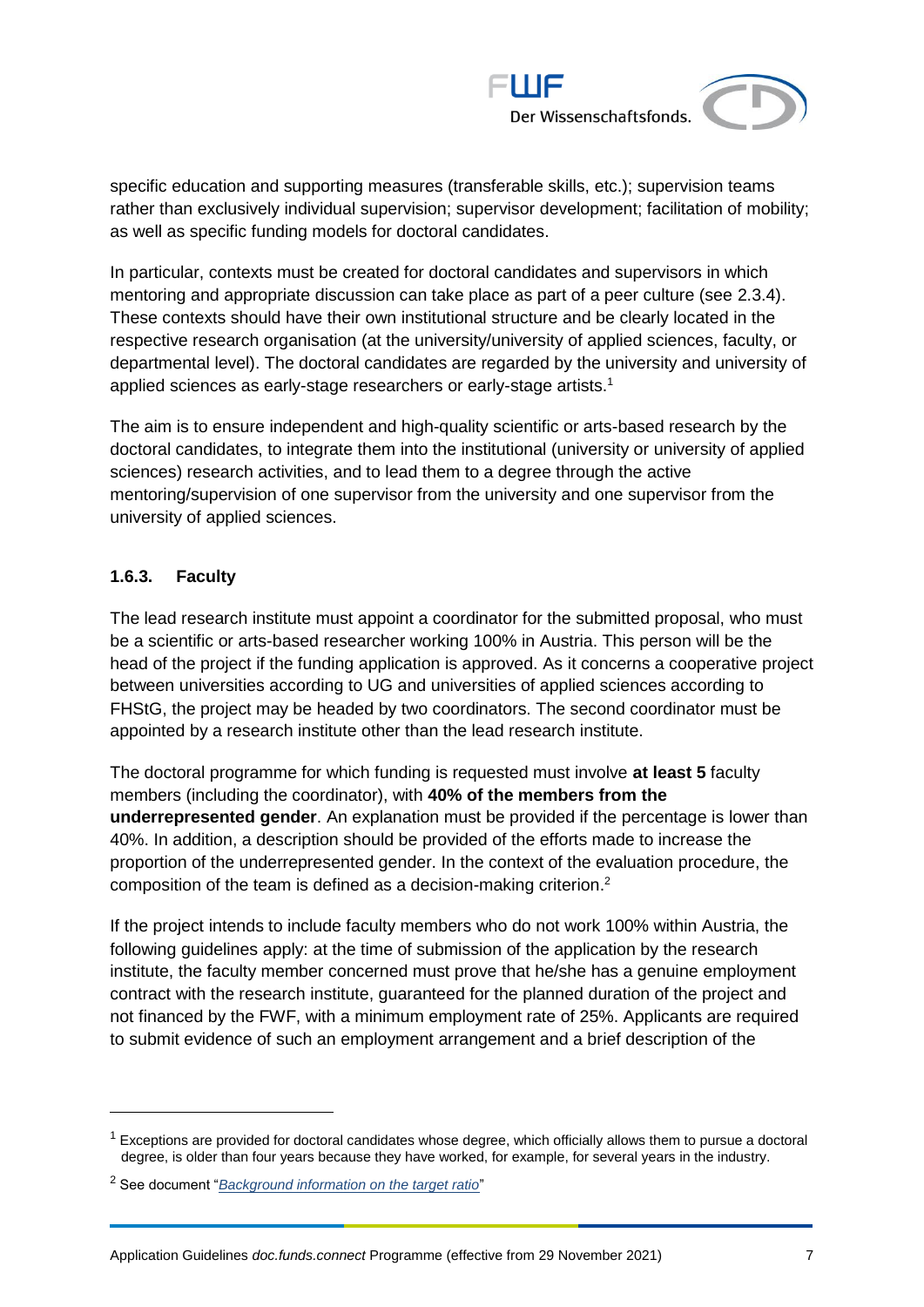

project, including a plan for its execution, information on the researcher's presence on site, substitution arrangements, etc., for advance approval by the FWF.

#### <span id="page-7-0"></span>**1.6.4. Research or arts-based research qualifications**

**All of the faculty members involved in the application** must have proven experience in the (co-)supervision of doctoral candidates or the assessment of dissertations, possess excellent research qualifications and/or meet international standards of arts-based research, and demonstrate a connection to the development and exploration of the arts (EEK).

The research qualifications of **all** faculty members involved in the application must be evidenced by means of a publication record over the **last 5 years** commensurate with their career stage, which demonstrates their international visibility, or, where appropriate, by forms of art practice over the **last 5 years** which have been explicitly informed by research and which have been recognised and evaluated internationally. The following criteria are decisive for the assessment of the scientific/scholarly or arts-based research qualifications of each faculty member and in determining whether a review procedure will be initiated:

▪ **Quality assurance:** Most relevant in assessing the publication record are those publications that have undergone a quality assurance procedure in line with international standards (peer review or an equivalent procedure; in the natural and life sciences, peer review is expected). Journals must usually be listed in Web of Science, Scopus, or the Directory of Open Access Journals (DOAJ). In the case of journals that are not listed in these databases, or in the case of monographs, edited volumes, contributions to edited volumes, or other publication types, the respective faculty member must provide a link to the publisher's website, describing the respective quality assurance procedure. If no description should be available, it is the faculty member's responsibility to provide evidence that the publication has been subject to an appropriate quality assurance procedure.

For faculty members where examples of his/her **arts practice and critical reflection on it** are presented, the items submitted must have been made publicly available. Their quality is to be documented in a verifiable manner and thus be comparable with the research results published in internationally renowned journals. To be accepted as part of the application, the (arts-based) research dimension as well as the underlying research questions must be described individually in a brief statement. This must be written by the respective faculty member and included in the publication or works list. Where appropriate, a list of all lectures and talks (in galleries, theatres, or similar forums) about the artistic work are also to be included.

- **International visibility:** Most of the faculty member's publications/work lists must have a wider than national reach. In the natural sciences, life sciences, and social sciences, most of the publications listed must be in English.
- **Number/scope and quality** of the faculty member's publications/work lists must be commensurate with the expected career progression and the field concerned. At least *two publications* must have *undergone a quality assurance procedure and must be*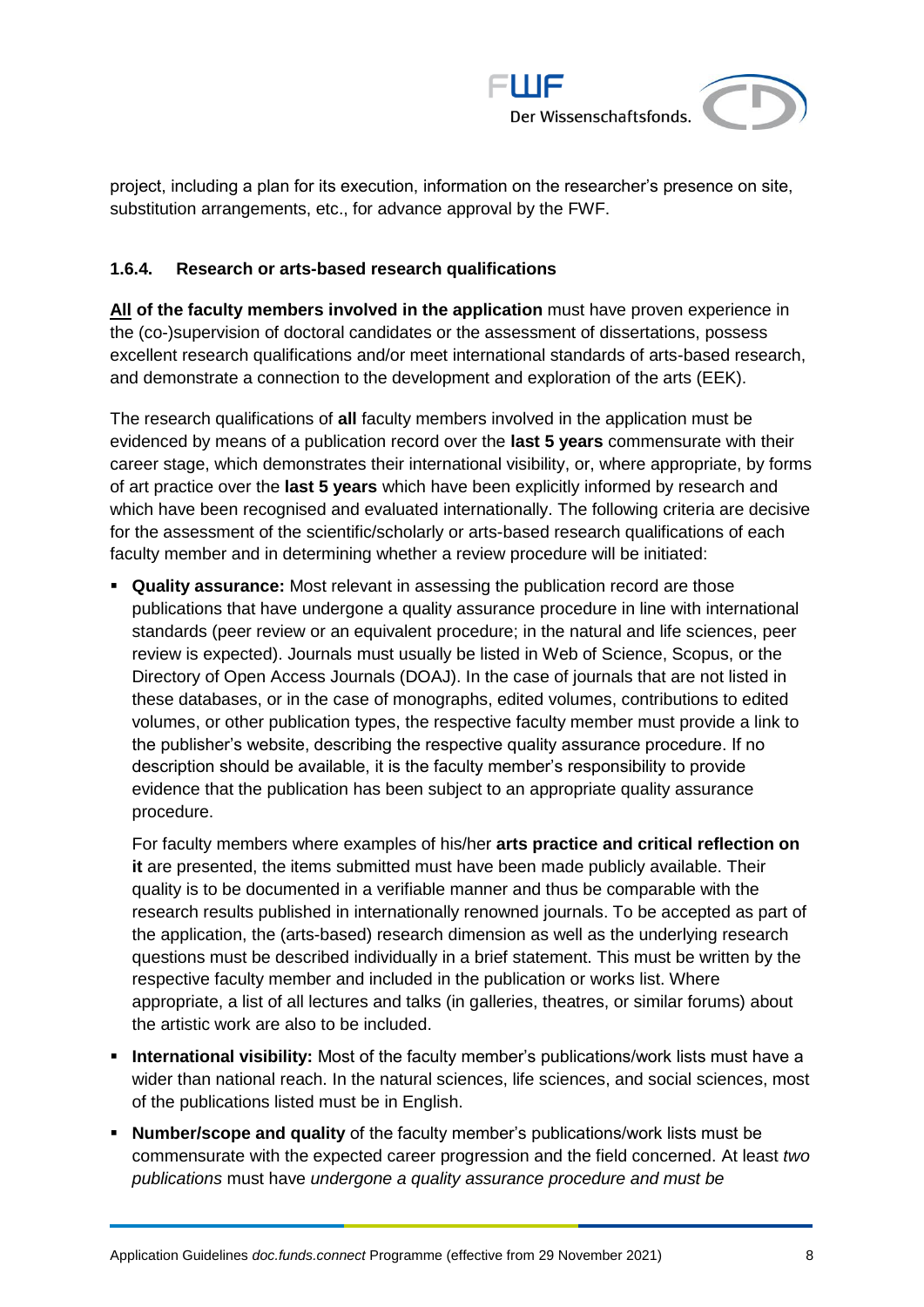

*internationally visible* with a substantial and independent contribution on the part of the faculty member. At least one publication with first, last, or corresponding authorship in the life sciences is required.

Should a faculty member fail to meet one or more of the specified criteria, the applicant must include a justification with the application (attachment: *Statement on publication record.pdf*). In cases of doubt, the decision-making bodies of the FWF shall decide whether the research qualifications are adequate.

The *Programme-specific data* form must include the *persistent digital identifier* [ORCID](https://orcid.org/) of **each** faculty member.

#### <span id="page-8-0"></span>**1.6.5. Consideration of career breaks**

The FWF will take justified career breaks (e.g., parental leave, caring for a family member, or long-term illness) into consideration in assessing the applicant's eligibility to apply. Relevant information can be included in the academic CV and thus also be available to the reviewers.

### <span id="page-8-1"></span>**1.6.6. Inclusion of disabled and chronically ill people**

The FWF will also take any atypical career paths due to disability and/or chronic illness into consideration in assessing the applicant's eligibility to apply. Relevant information can be included in the academic CV and thus also be available to the reviewers.

#### <span id="page-8-2"></span>**1.6.7. Multiple participation**

Researchers can participate in a **maximum of two** *doc.funds.connect* **applications** per call and subsequently in a **maximum of two ongoing** *doc.funds.connect* projects as faculty members. If a researcher serves as a faculty member in two ongoing projects, he/she cannot participate in any additional applications.

A researcher may serve as coordinator in no more than one *doc.funds.connect* project.

The coordinator of a *doc.funds.connect* project cannot simultaneously act as a speaker of a Special Research (SFB), Doctoral Programme (DK) or *doc.funds* project. This applies to both the application and the implementation phase of a project.

As a result, a researcher cannot submit an application for a *doc.funds.connect* project if he/she is already serving as the speaker or coordinator in an ongoing *doc.funds*, *doc.funds.connect*, SFB, or DK project, or if he/she has already applied to be the speaker or coordinator of a *doc.funds*, SFB, or DK project.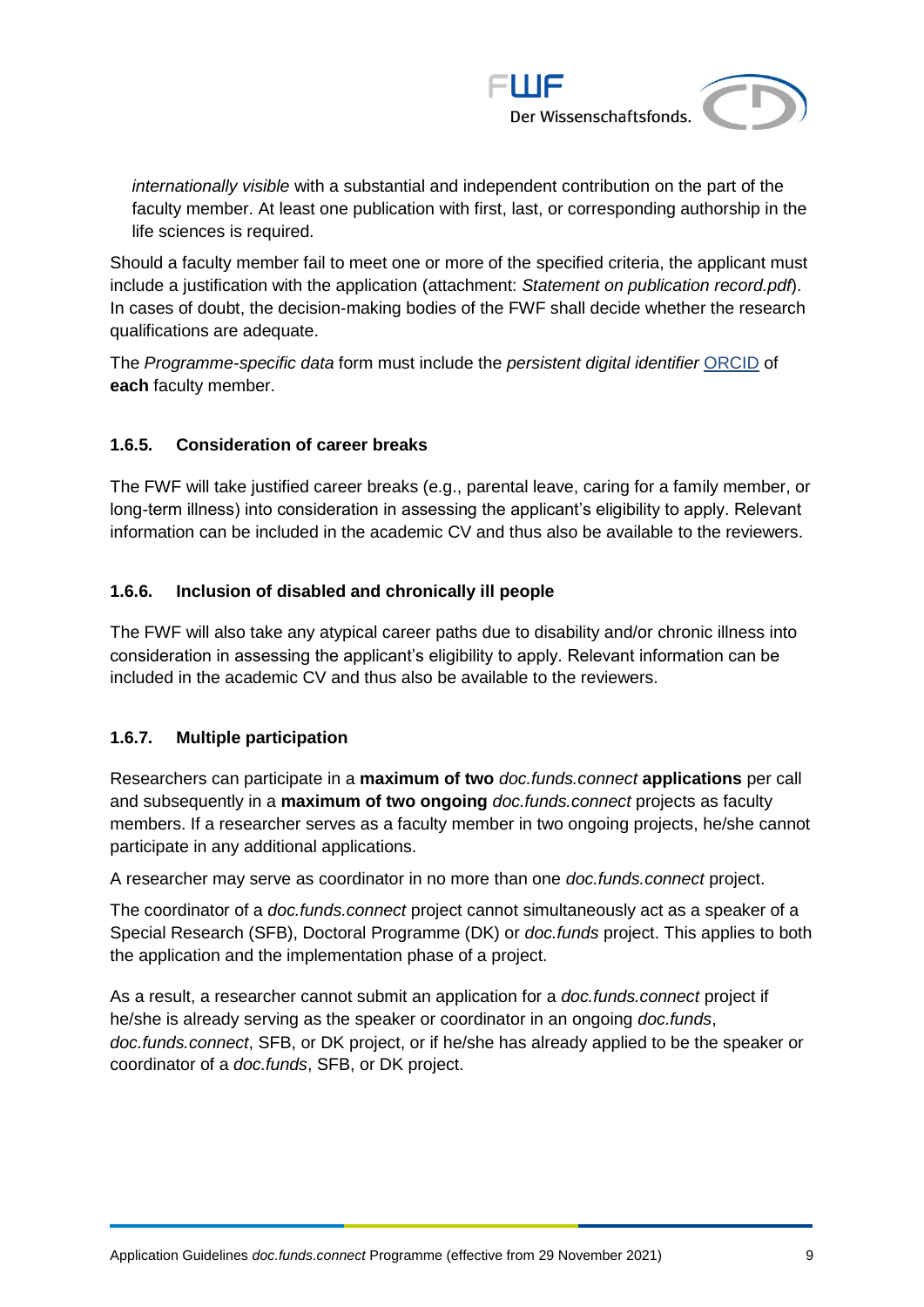

## <span id="page-9-0"></span>**1.7. What types of funding can be requested?**

Funding can be requested for project-specific costs, such as personnel and non-personnel costs that are necessary for carrying out the project and that go beyond the resources provided by the infrastructure of the research institution. The FWF does not finance the infrastructure or basic equipment of research institutions. Please note that exaggerated costs may represent a reason for rejecting an application, even one that is considered excellent in terms of content.

<span id="page-9-1"></span>The **only projected costs eligible for funding** are those in the following **cost categories**.

#### **1.7.1. Personnel costs**

Funds can be requested to cover personnel costs for a maximum of 5 doctoral candidates in accordance with the currently applicable [FWF personnel costs and salaries.](https://www.fwf.ac.at/en/research-funding/personnel-costs) In the application, the research institute must briefly provide reasons for the number and scope of the doctoral candidate positions requested.

The personnel costs and salaries that can be applied for within the framework of PROFI (project funding via research institutions), including a fixed [percentage increase](https://www.fwf.ac.at/fileadmin/files/Dokumente/Personalkostensaetze/personnel-costs-2021_profi.pdf) from the second planning year onwards to compensate for wage rises, can be found on the [FWF](https://www.fwf.ac.at/en/research-funding/personnel-costs)  [website.](https://www.fwf.ac.at/en/research-funding/personnel-costs)

#### <span id="page-9-2"></span>**1.7.2. Costs for education and training**

In this category, the maximum amount per doctoral candidate and year amounts to  $\epsilon$ 5,000 and is broken down into consumables, travel costs, and other costs. No additional costs can be requested.

These amounts are intended to cover the costs of scientific/scholarly events specific to the doctoral programme (e.g., retreats, thesis committees); costs for study stays abroad; "generic skills" courses (e.g., project management, English academic writing, etc.); costs for the announcement of funded doctoral candidate positions; interview invitations; and the costs of conference travel. In addition, the funds may be used to invite visiting researchers or seminar speakers. All applications must include a brief explanation of how grant funds would be used to cover education costs.

#### <span id="page-9-3"></span>**1.7.3. General project costs**

For reasons of simplicity, general project costs refer to all those costs that are generally eligible for funding but cannot be requested individually. These include, for example, the costs of additional conference/congress travel, dissemination of scientific/scholarly results, and smaller, unforeseen expenses specific to the project. General project costs should not be understood in the sense of "overhead costs" of the research institution.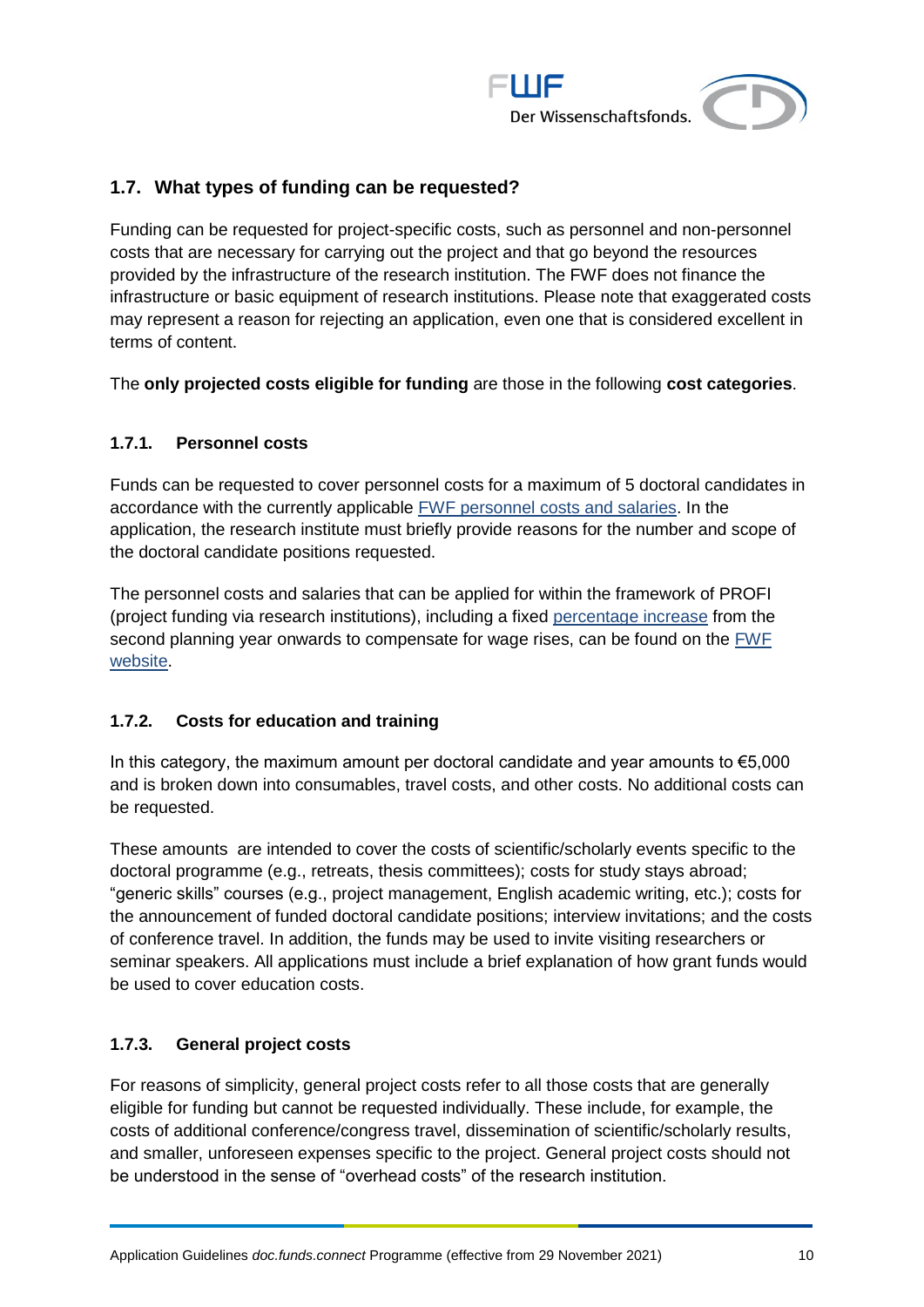

General project costs should be entered in the appropriate field in the *Cost breakdown* form and calculated as 5% of the total funding requested. No justification for general costs is needed in the project description.

Applicants can apply up to 3 years after the completion of the project for additional funds for publications resulting from projects supported by the FWF as part of its Peer-Reviewed [Publications](https://www.fwf.ac.at/en/research-funding/fwf-programmes/peer-reviewed-publications/) programme.

## <span id="page-10-0"></span>**2. Application content and form**

## <span id="page-10-1"></span>**2.1. Sections of the application**

For an application to be complete, it must contain the following sections 1-5:

### **1) Abstract**

written in **English** comprising no more than 3,000 characters (incl. spaces; no formulas or special characters). The abstract will be used to inform potential reviewers about the project. The abstract must be subdivided into the following sections using the given English terms:

- Wider research context / theoretical framework
- Hypotheses / research questions / objectives
- Approach / methods
- Faculty
- Doctoral programme
- Added value

#### **2) Project description**

- Cover sheet: Project title, research institutes submitting the application (address and head of institution), and name and institution address including information on the coordinator(s)
- Table of contents
- Project description of **no more than 30 pages** (with consecutively numbered pages), incl. list of abbreviations, headings, figures, captions, tables, footnotes, etc.; this description should **address the following points**:
	- ‒ Description of research framework (max. 9 pages)
	- ‒ Description of faculty (max. 4 pages)
	- Description of education programme (max. 9 pages)
	- ‒ Organisational structure and contribution of research institute (max. 4 pages)
	- ‒ Description of added value (max. 4 pages)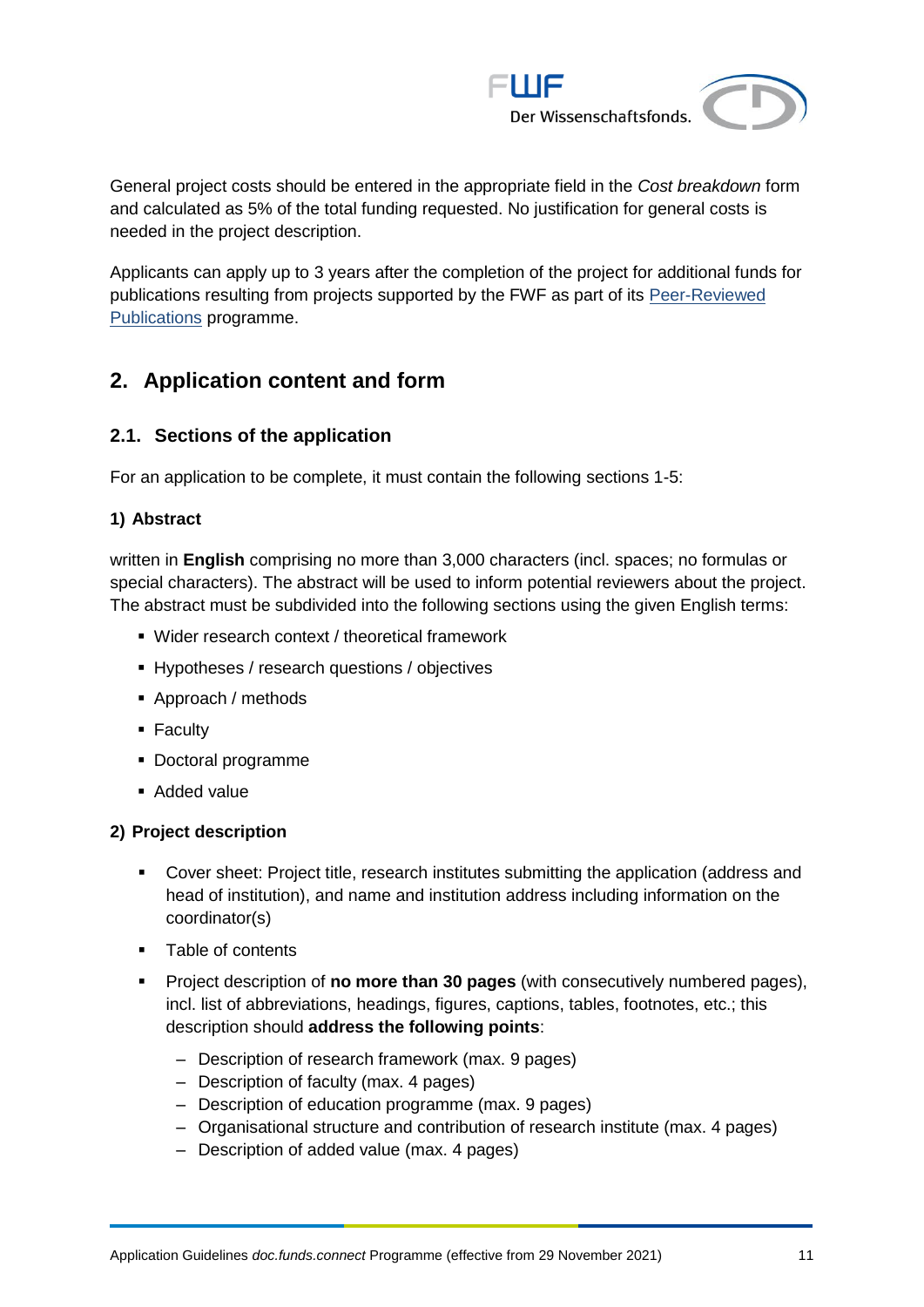

#### **3) Annexes**

Please note that annexes are a part of the application and they must be **attached to the project description in the order listed below** as part of the *Proposal.pdf* file:

- Annex 1: List of literature cited in the application (*References*) on no more than 5 pages
- Annex 2: Information on and justification of requested funding
- **EXEDENT Annex 3: Academic curriculum vitae (hereinafter referred to as CV) and description of** previous research achievements for all faculty members involved in the application (no more than 3 pages per CV)
- Annex 4 (optional): Confirmations (*collaboration letters*) of national and international cooperation partners (no more than one page per letter)

#### **4) Attachments**

 $\overline{a}$ 

The following attachments are to be uploaded individually:

#### Required attachments:

- **EXECT** Attachment 1: Description of the planned dissertation projects on no more than one page and in a structured form addressing hypotheses/aims, approach/methods, time frame, and participating faculty. Please note that the number of described dissertation projects must correspond with the number of doctoral candidate positions requested.<sup>3</sup>
- Attachment 2: Table with an overview of all doctoral candidates (co-)supervised and all the dissertations assessed by the faculty members over the last 5 years (2016- 2021), listed separately for each faculty member and including the following information: name of supervisor/co-supervisor, name of doctoral candidate, title/topic of dissertation, start date, and date of doctoral degree or on-going.
- Attachment 3: Publication or works list for the last 5 years (2016-2021), broken down into "quality assured publications" and "other publications" (see also, [Section 2.5.3\)](#page-20-1)

Attachments to be uploaded where applicable:

- Cover letter (in the case of an ongoing FWF-funded DK or *doc.funds* project or where two or more members of the faculty are closely related to an FWF-funded DK or *doc.funds* project; in the event that no Annex 1 is uploaded)
- List of reviewers to be excluded
- Statement on one's own publication record
- For resubmissions: overview of all changes made in the resubmitted application and response(s) to reviews

<sup>3</sup> If the description of the dissertation projects is integrated into the maximum 30-page project description, Attachment 1 may be omitted. This must be briefly noted in the cover letter to the FWF.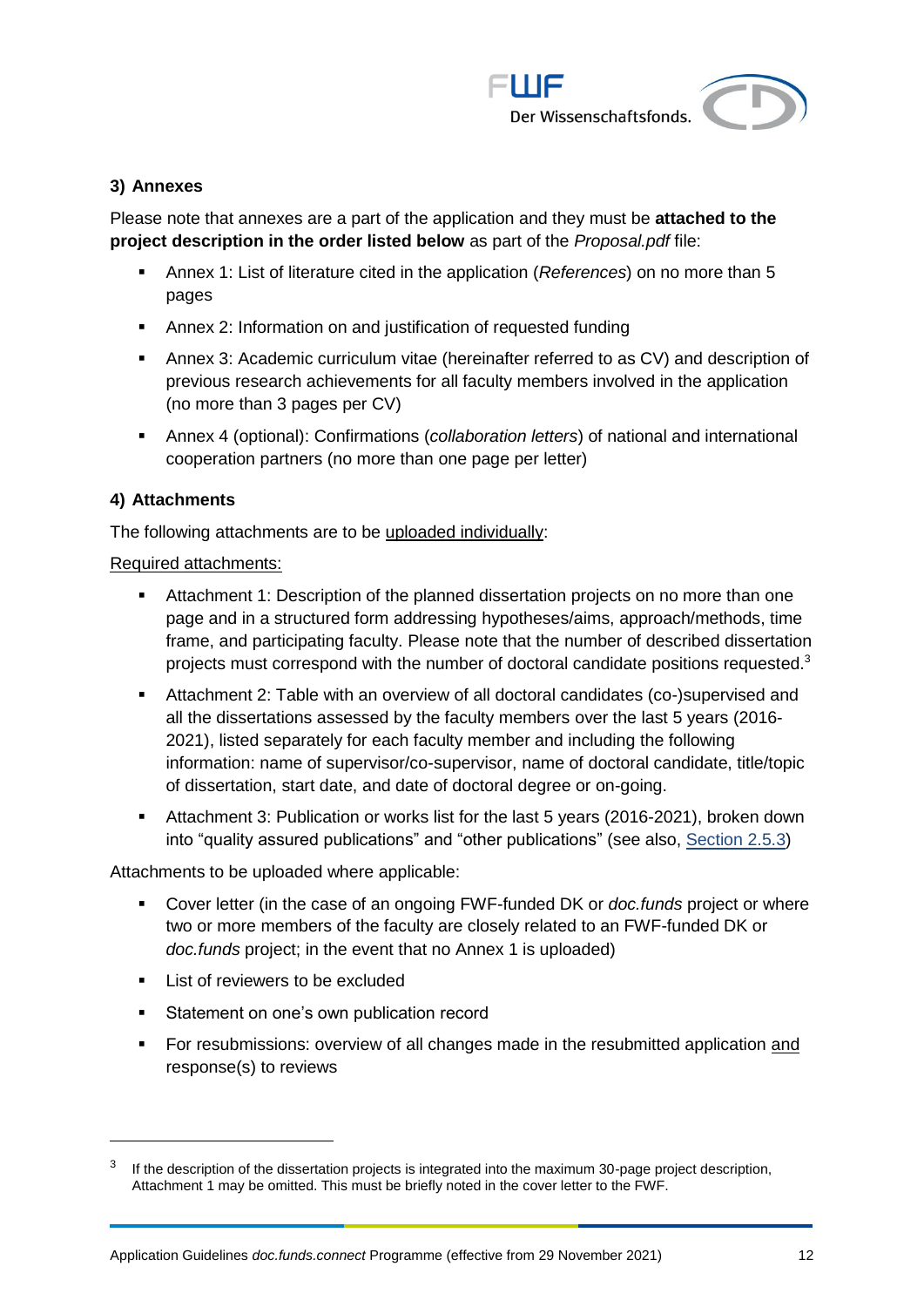

#### **5) Completed forms**

- Required forms: *Academic abstract, Application* form*, Contact form, Programmespecific data* form*, Cost breakdown* form, and *Co-authors* form
- Optional forms: *Other Cooperation*

#### <span id="page-12-0"></span>**2.2. Form requirements**

#### <span id="page-12-1"></span>**2.2.1. Language of application**

To allow applications to be reviewed by international experts, applications must be submitted in English **without exception**.

#### <span id="page-12-2"></span>**2.2.2. Formatting**

The continuous text in the project description, annexes 1–3, and the attachments must be written in 11 pt. font, line spacing15-20 pt., and at least 2 cm margins. The document must be created in such a way that it is searchable in PDF format and the formatting can be reviewed.

The structure provided in section [Section 2.3](#page-13-0) and all upper limits (e.g., number of pages, attachments, etc.) must be strictly followed, without exception.

Citations in the text and the list of works cited (References) in the proposal must be in line with the conventions of the respective discipline, preferably according to a widely used style guide (e.g., Chicago Manual of Style, APA Publication Manual). Applicants are free to choose the citation conventions or style guide they prefer, but they must apply them/it consistently throughout the application. If available, a [DOI address](http://www.doi.org/index.html) or another Persistent [identifier](https://en.wikipedia.org/wiki/Persistent_identifier) should be used for the literature cited.

#### <span id="page-12-3"></span>**2.2.3. Submitting the application**

Applications must be submitted exclusively online via the electronic application portal **[elane](https://elane.fwf.ac.at/)**.

To do this, both the user accounts of the coordinator as well as the responsible research institute must be registered in the electronic application portal (see *[Information](https://elane.fwf.ac.at/wicket/resource/org.apache.wicket.Application/FST_Information_en-ver-EA3E587E5727E3FF4B10FA6BFB6D89F1.pdf)*). All the forms required for the application are to be filled in afterwards online; the other documents such as the project description and the attachments are to be uploaded as separate files.

The researchers must complete the application in time to ensure that the responsible research institute has sufficient time to approve and submit the application by **1 March 2022 (2 p.m. Vienna local time**).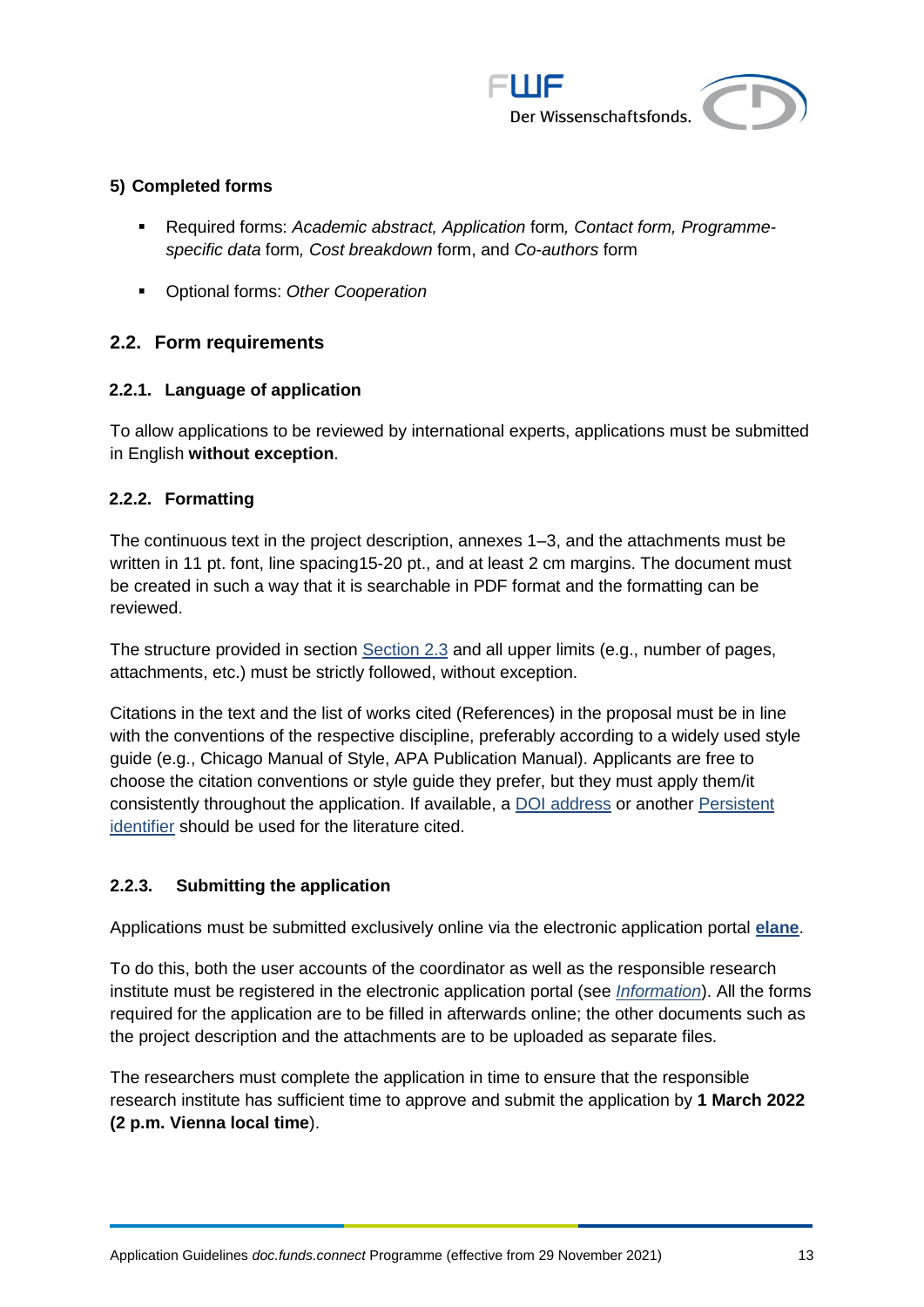

#### **1) Required parts of the application:**

- **a) Files:**
	- *Proposal.pdf* (project description incl. annexes 1-3 and where applicable 4, with PDF bookmarks, at least for the major sections)
	- **EXECT** *Dissertation\_topics.pdf* (description of the planned dissertation projects on no more than 1 page, in structured form; with PDF bookmarks, at least for the major sections)
	- *Supervision\_list.pdf* (overview of all doctoral candidates (co-)supervised and dissertations assessed over the last 5 years)
	- *Publication list.pdf* (publication/works list of all the faculty members for the last 5 years, broken down into "quality assured publications" and "other publications")

#### **b) Forms:**

- *Academic abstract in English*
- *Application form*
- *Contact form*
- *Programme-specific data form (one for each faculty member)*
- *Cost breakdown*
- *Co-authors (mandatory information)*
- *Other Cooperation* (where applicable)

#### **2) Optional file uploads:**

- *Cover\_Letter.pdf* (= accompanying letter)
- *Negative\_list.pdf* (= list of reviewers who should be excluded)
- *Statement\_publication\_record.pdf*
- *Overview\_Revision.pdf* (=in the case of resubmission, overview of all changes made in the resubmitted application)
- *Revision.pdf* (=in the case of resubmission, an overall response to all the reviewers or, if preferred, a short response to *each* reviewer saved in a *separate* file: *Revision\_A.pdf, Revision\_B.pdf* etc.)

#### <span id="page-13-0"></span>**2.3. Project description**

The project description must indicate how the requested budget will be used over a period of up to four years: What topics or research questions defined jointly by the university according to UG and the university of applied sciences according to FHStG will the doctoral candidates work on? How will the planned research efforts fit in with the existing research? To what extent will those efforts serve to strengthen the programme's research basis and make a sustainable contribution to the cooperation between the research institutes and the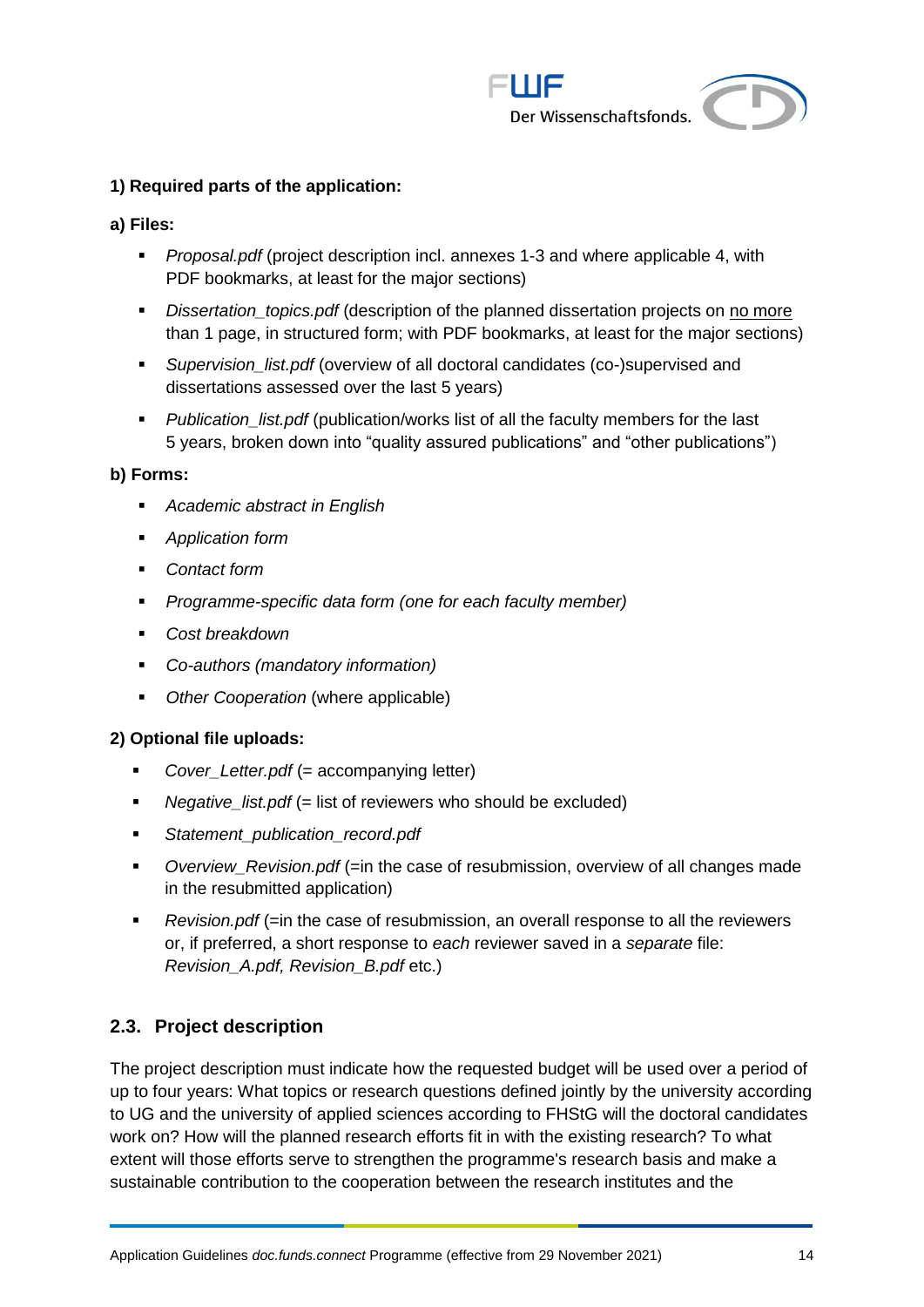

integration of basic research and application-oriented research? The basis for the funding application is the planned structured doctoral programme, the research conducted in the programme, its education and training structures, and the added value of the planned cooperation arrangement. All of those elements will be subjected to review and must therefore be described in the application.

<span id="page-14-0"></span>The project description (**no more than 30 pages**) must include the following contents:

#### **2.3.1. Research framework (max. 9 pages)**

As a basic prerequisite, the proposed doctoral programme must be embedded in a focused, consistent research framework on par with the highest international standards. In this regard, the application must address the following points:

- **•** Description of excellent research according to international standards conducted at the participating research institutes (university according to UG and university of applied sciences according to FHStG) with (brief!) reference to the state of the art in international research.
- Description of the research framework that serves as the basis for the planned doctoral programme. The framework must be focused, consistent, and developed jointly by the university according to UG and the university of applied sciences according to FHStG.
- Description of the research topics/questions to be addressed by the doctoral candidates at both the university according to UG and the university of applied sciences according to FHStG. A structured presentation of the planned dissertation projects must be given in [Attachment 1](#page-19-2) (no more than one page per project).
- Explanation of the expected advances in research due to the planned project, its innovative potential, and the significance of the resulting research outcomes for the international scientific community.
- Description of existing procedures or structures to ensure the quality of research (e.g., internal peer review, mentoring, academic integrity standards, etc.) as well as the involvement of doctoral candidates in the research framework.
- $\blacksquare$  All potential ethical, safety-related, or regulatory aspects<sup>4</sup> of the planned research project and the planned handling of them must be described briefly in a separate section. This aspect should be addressed briefly in the text even if the applicants believe the project does not raise any ethical issues.

<sup>4</sup> For instance, the European Commission's *[Ethics for Researchers](http://ec.europa.eu/research/participants/data/ref/fp7/89888/ethics-for-researchers_en.pdf)* or *[The European Code of Conduct for](https://ec.europa.eu/info/funding-tenders/opportunities/docs/2021-2027/horizon/guidance/european-code-of-conduct-for-research-integrity_horizon_en.pdf)  [Research Integrity](https://ec.europa.eu/info/funding-tenders/opportunities/docs/2021-2027/horizon/guidance/european-code-of-conduct-for-research-integrity_horizon_en.pdf)* can serve as a guide here.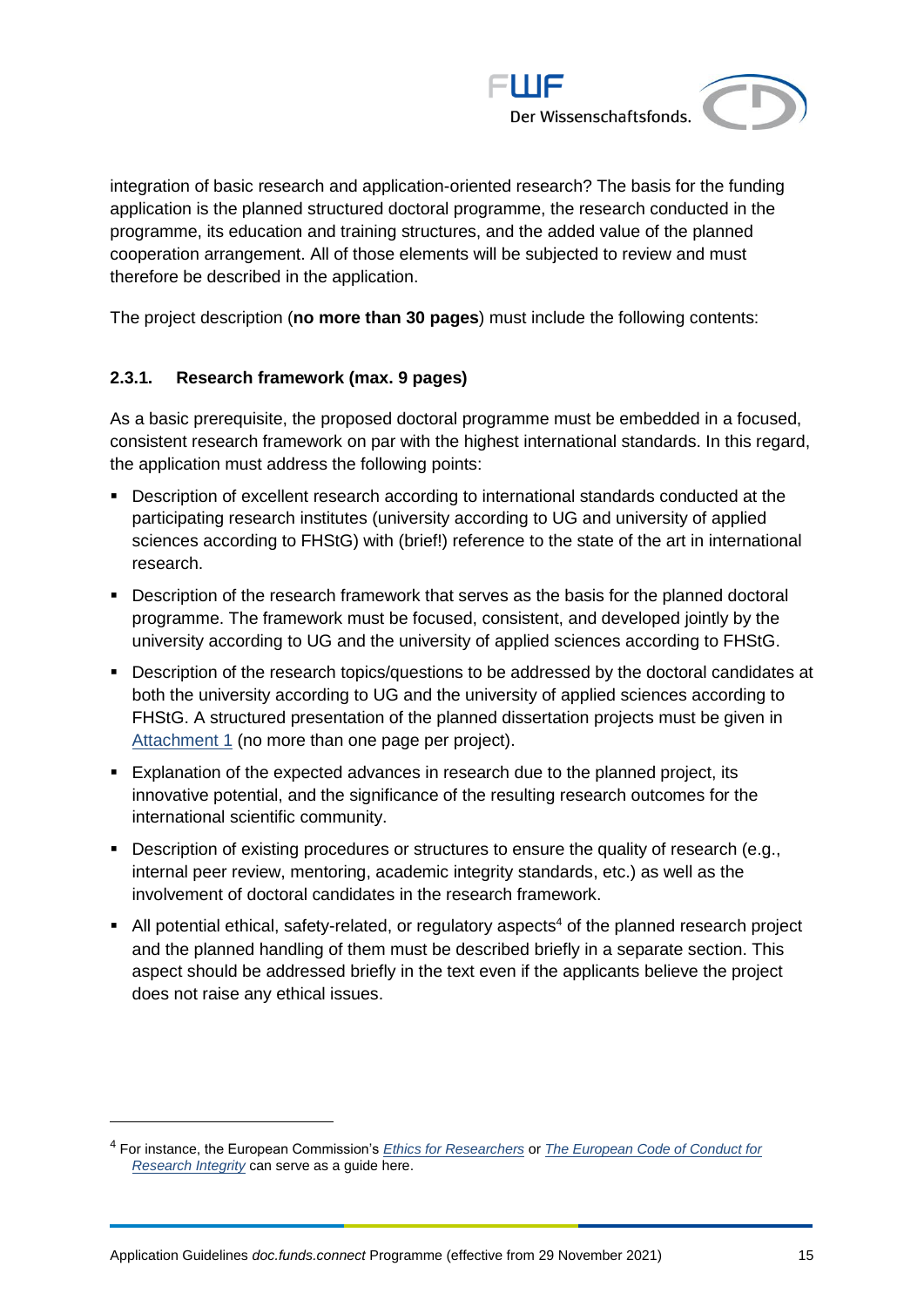

■ All potential sex-specific and gender-related aspects<sup>5</sup> in the planned research project as well as the planned implementation of these research questions must be described in a separate section. This aspect should be addressed briefly in the text even if the applicants believe the project does not raise any sex-specific and gender-related aspects.

#### <span id="page-15-0"></span>**2.3.2. Faculty (max. 4 pages)**

 $\overline{a}$ 

The proposed doctoral programme must be run by a team of at least 5 researchers. **All of the researchers (i.e., faculty members) involved in the application** must have experience in the (co-)supervision of doctoral candidates or assessing dissertations as well as one outstanding academic or arts-based research qualification that **as a minimum** meets the criteria defined in [Section 1.6.4.](#page-7-0) The selection criteria for the admission of researchers must also be described.

The quality and composition of the faculty must be described as follows:

■ Brief description of the academic or arts-based research profile of the faculty members involved in the funding application and their experience in the training and supervising of doctoral candidates.

A list of all the doctoral candidates supervised/co-supervised and/or dissertations assessed by the faculty over the last 5 years (2016-2021) should be given in [Attachment](#page-20-0)  [2.](#page-20-0)

- Proportion of the researchers from the underrepresented gender, which should be at least 40%. If this percentage is not achieved, reasons must be provided and it will be taken into account in the review of the application.
- <span id="page-15-1"></span>▪ The selection criteria for the admission of researchers into the doctoral programme.

#### **2.3.3. Education and training programme (max. 9 pages)**

In addition to outstanding research, a high-quality education and training programme based on international standards (see e.g., [The Seven Principles of Innovative Doctoral Training,](https://www.euraxess.be/belgium/jobs-funding/doctoral-training-principles) [Charter & Code for Researchers | EURAXESS,](https://euraxess.ec.europa.eu/jobs/charter) [Salzburg I and II Recommendations\)](https://eua-cde.org/reports-publications.html) must be established together by a university and a university of applied sciences in the proposed doctoral programme, which likewise fulfills the requirements of a structured doctoral programme defined in [Section 1.6.2.](#page-5-2) Ideally, the education and training programme should be tailored to the research conducted in the doctoral programme (i.e., "education through research").

<sup>&</sup>lt;sup>5</sup> Positioning and reflecting on the research approaches in the planned for the project in terms of sex-specific and gender-related issues, for instance: Is the research approach likely to produce sex-specific and genderrelated findings? If so, what findings? How and where are these integrated into the research approach? (For information on checking the relevance of sex-specific and gender-related issues to a project, see [https://www.fwf.ac.at/en/about-the-fwf/gender-issues/fix-the-knowledge/fix-the-knowledge-detail/\)](https://www.fwf.ac.at/en/about-the-fwf/gender-issues/fix-the-knowledge/fix-the-knowledge-detail/)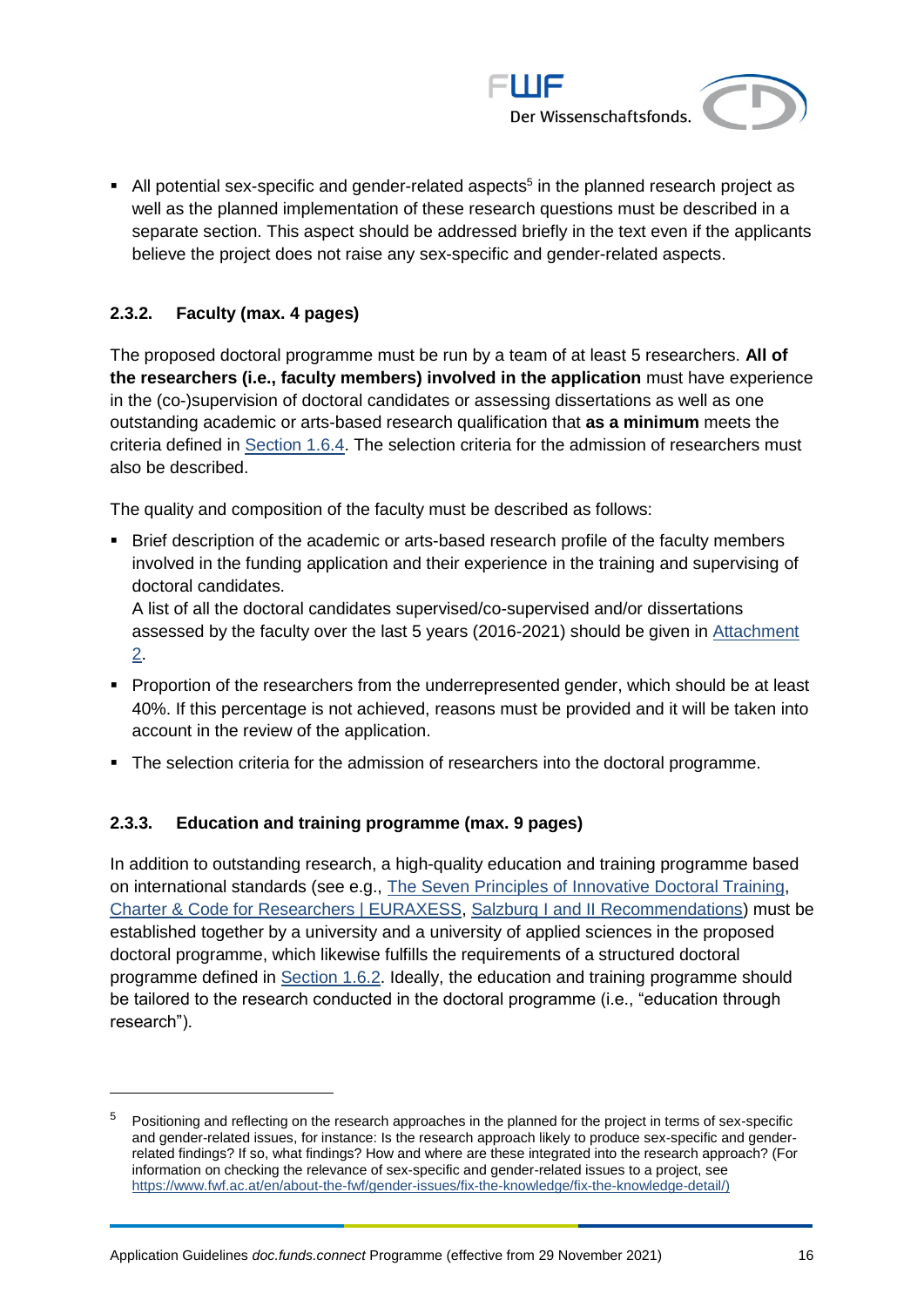

The structure of the education and training programme as well as procedures for ensuring the quality of supervision of the doctoral candidates must be described in the application. In particular, it must address subsections [2.3.3.1–](#page-16-0)[2.3.3.4:](#page-16-1)

#### <span id="page-16-0"></span>*2.3.3.1. Content*

- ‒ Subject-specific education (content and workload, e.g., number of (required) courses, ECTS credits, etc.)
- ‒ (Existing) opportunities for the acquisition of additional qualifications (transferable skills), for interdisciplinary collaboration, and for the exchange of ideas within the doctoral programme (among the doctoral candidates, and between candidates and the participating researchers at the university and university of applied sciences, e.g., journal clubs, retreats, PhD seminars, lab rotations, etc.) and with the business world, public administration, the arts, culture, NGOs, etc.

#### *2.3.3.2. Selection of doctoral candidates*

- ‒ International advertisement of the programme, and transparent application and selection procedures
- ‒ Process of matching doctoral candidates to supervisors

#### *2.3.3.3. Supervision (including monitoring) of doctoral candidates and their integration into the research framework*

- ‒ Rules on supervision, mentoring, and assessment (dissertation agreements, regular progress reports, team supervision instead of exclusively individual supervision, etc.) as well as conflict resolution mechanisms
- Support for international networking and promotion of mobility, including opportunities for research stays abroad (over several months), budget allocations for conference attendance, lab visits, invitations to visiting researchers, organisation of PhD conferences, etc.
- ‒ Working conditions (incl. infrastructure) for doctoral candidates: description of employment contracts (duration, extent of employment, any options for extension) and funding models for doctoral candidates, available infrastructure, and any special equipment or facilities at the research institute

#### <span id="page-16-1"></span>*2.3.3.4. Criteria and assessment procedures to ensure a top-notch international doctoral degree*

- Requirements for completion (both formal and content-related)
- ‒ Assessment procedures (with involvement of external researchers; separation of supervision and assessment functions, if compliant with study-law regulations)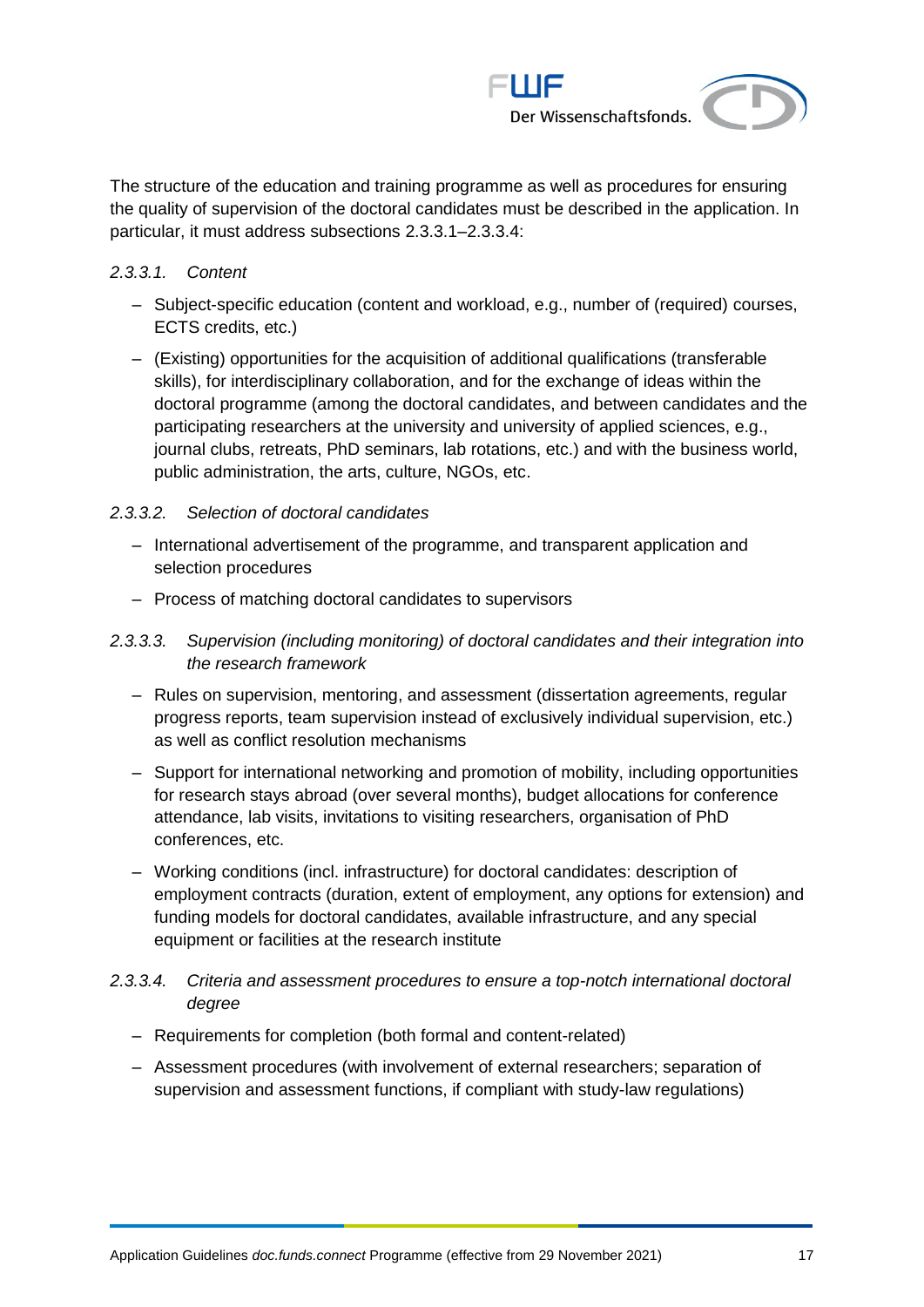

## <span id="page-17-0"></span>**2.3.4. Organisational structure and contribution of research institutes (max. 4 pages)**

The participating research institutes (university according to UG, university of applied sciences according to FHStG) must commit to providing all the necessary infrastructure (equipment, workstations, workspace, supplies, etc.) at least for the funding period of four years and ensure that the doctoral programme is integrated into the research institutes' regular activities. These contributions on the part of the research institutes are an integral part of the proposed project.

In this context, the following information must be provided:

- **•** Institutional organisation and structures as well as integration of the doctoral programme into the research institutes: Organisational structure and responsibilities (co-heads are possible), faculty members' right and obligation to participation, decision-making structures and bodies (equal representation), quality assurance and internal control, incorporation into the research organisation, integration in the teaching system of the university and university of applied sciences
- Facilities and equipment already available (rooms/space, equipment, supplies, etc.) at the participating research institute(s) as well as the infrastructure for doctoral candidates
- Contribution of the research institutes, for instance, provision of rooms and workstations, supplies, infrastructure, any potential funding of visiting professors, training opportunities for supervisors, etc.

It is recommended to define the provisions regulating the division of responsibilities, the decision-making process, and the handling of financial, personnel, and organisational aspects in the statutes. The statutes are to be regarded as a kind of agreement between all the faculty members and the coordinator and, in the case of approval, can be included as a part of the agreement with the FWF.

## <span id="page-17-1"></span>**2.3.5. Added value (max. 4 pages)**

The proposed doctoral programme must differ from the general doctoral education and training in the relevant discipline and go beyond a mere thematic "bundling" of researchers at universities according to UG and universities of applied sciences according to FHStG.

In this context, the applicant must discuss the following:

- The unique characteristics of the planned doctoral programme (with regard to research and training) and how it differs from general doctoral education and training
- The specific added value for doctoral candidates, the faculty, and the research institutes,
- The added value for research arising from the integration of basic research and applied research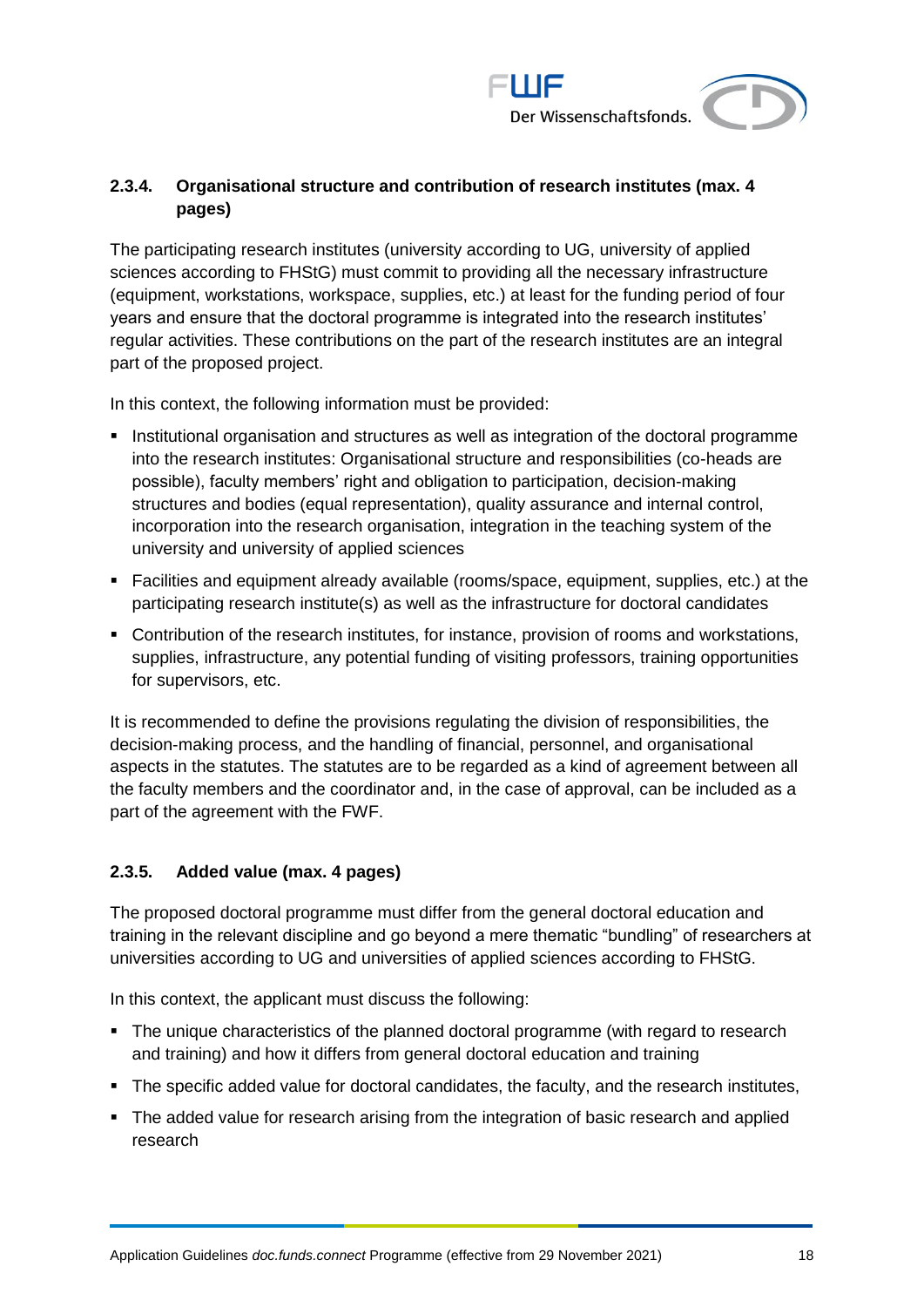

- The contribution to strengthening the programme's research basis at the participating research institutes and to strengthening the research transfer
- **·** The contribution towards strengthening the cooperation between universities of applied sciences and universities in general
- **•** The contribution towards promoting the personnel development of research staff at universities of applied sciences
- The measures for ensuring the sustainable network between the participating research institutes during and after the funding period

### <span id="page-18-0"></span>**2.4. Annexes to the project description**

Annexes are not included in the maximum page limit for the project description and must be attached to the project description in the specified order.

#### <span id="page-18-1"></span>**2.4.1. Annex 1: List of references**

<span id="page-18-2"></span>List of literature cited in the application (*References*) on no more than 5 pages

#### **2.4.2. Annex 2: Information on and justification of requested funding**

The description of financial aspects shall be presented using the following structure and appended as Annex 2 to the project description. The list and justification of the requested funding must be in accordance with the costs indicated in the *Cost breakdown* form.

- Information on the funding requested
	- ‒ Concise justification for the number of doctoral positions requested (where appropriate, with reference to the planned dissertation projects) and description of which research institute the doctoral candidates will be working at. Please note that doctoral candidates should preferably be employed at the research institute with the best conditions for the success of the dissertation based on the content of the research project. At the same time, it must be ensured that there is a balanced ratio of employment between the university and the university of applied sciences.
	- ‒ Justification for and description of the planned use of requested funding for education and training (education and training costs).

#### <span id="page-18-3"></span>**2.4.3. Annex 3: CVs and description of previous research achievements**

The academic CVs and previous research achievements (publication/works list) must be attached for **all** faculty members and should be described on no more than 3 pages per faculty member.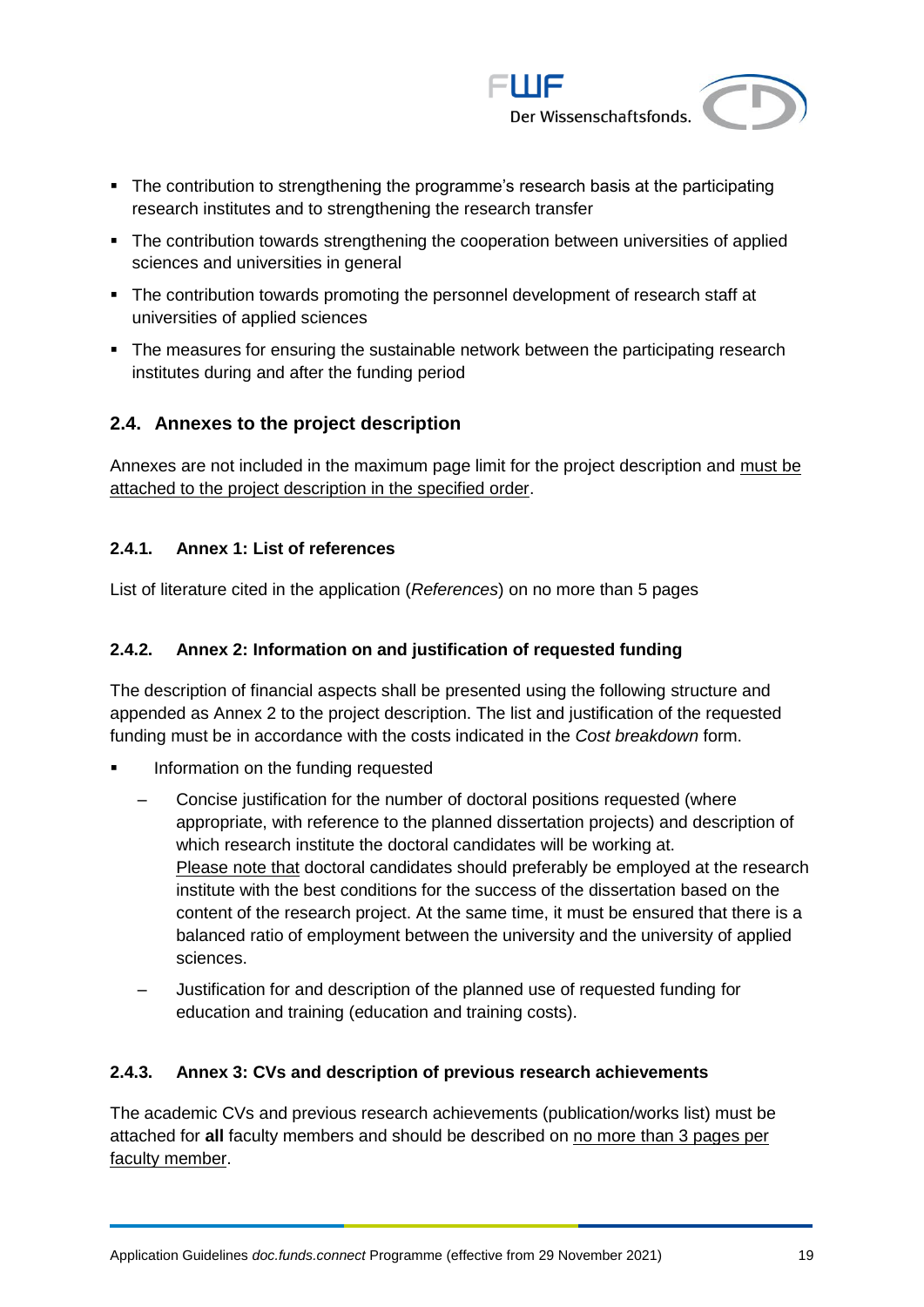

#### *2.4.3.1. Required contents for academic CVs*

- Name and contact details of the person, address of the research institution, and relevant websites. It is also **required** to provide a publicly accessible link (hyperlink) to a list of all published publications/works of art; the use of [ORCID](https://orcid.org/) is expressly recommended for this purpose
- List of academic milestones and relevant positions held to date (with a brief explanation of any career gaps, if applicable)
- Main areas of research and short statement of the most important research results achieved to date

#### *2.4.3.2. Required description of previous research achievements*

- **Publications/work lists: List of no more than ten of the most important** published or accepted **academic publications** (journal articles, monographs, edited volumes, contributions to edited volumes, preprints, proceedings, etc.) **or work lists**; for each publication, either a [DOI address](http://www.doi.org/) or another [Persistent identifier](https://en.wikipedia.org/wiki/Persistent_identifier) must be indicated, if available. In accordance with the [San Francisco Declaration on Research Assessment](https://sfdora.org/) [\(DORA\),](https://sfdora.org/) journal-based metrics like the journal impact factor should not be included. For faculty members where examples of his/her arts practice and critical reflection on it are presented, these must be accessible to the public.
- **Additional research achievements**: List of **no more than ten** of the most important research achievements apart from scientific/scholarly or arts-based publications, such as awards, conference papers, keynote speeches, important research projects (e.g., projects approved by peer review such as CD Labor, EU H2020 projects, COMET projects, etc.), research data, software, codes, preprints, exhibitions, knowledge transfers, science communication, licenses, or patents.

#### <span id="page-19-0"></span>**2.4.4. Annex 4: Collaboration letters**

If applicable, confirmations (each no more than one page) of national and international cooperation partners that are convincingly stated as being essential for the implementation of the project in the project description can be attached to the application.

#### <span id="page-19-1"></span>**2.5. Required attachments (uploaded separately)**

#### <span id="page-19-2"></span>**2.5.1. Attachment 1: Planned dissertation projects**

With reference to the [Section 2.3.1 Research framework,](#page-14-0) a description of the planned dissertation projects must be attached to the application as Attachment 1. The description should be no longer than one page per project, be written in structured form, and address the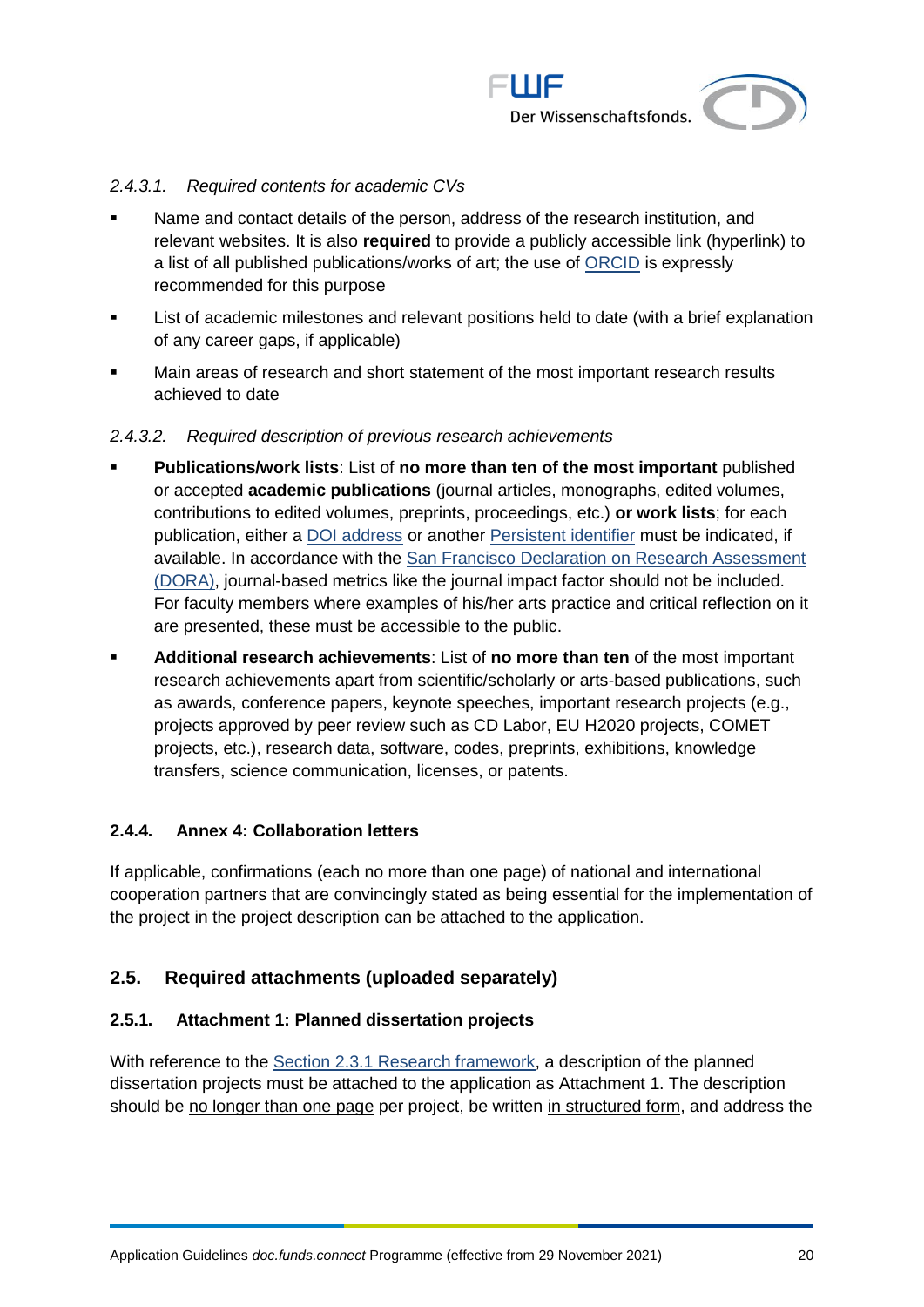

hypotheses/aims, approaches/methods, time frame, and the participating faculty members.<sup>6</sup>. Please keep in mind that the number of the described dissertation projects must correspond with the number of doctoral candidate positions requested. Please note also, that the description of the theoretical framework and the incorporation of the dissertation projects into the research programme must be included in the project description.

### <span id="page-20-0"></span>**2.5.2. Attachment 2: List of doctoral candidates supervised over the last 5 years by the faculty**

Table with an overview of all doctoral candidates (co-)supervised and all dissertations assessed by the faculty members over the last 5 years (2016-2021), listed separately for each faculty member and including the following information: name of supervisor/cosupervisor, name of doctoral candidate, title/topic of dissertation, start date, and date of doctoral degree or on-going.

#### <span id="page-20-1"></span>**2.5.3. Attachment 3: Publication or works list for the last 5 years**

A list of all published publications or works of the last 5 years<sup>7</sup> (2016-2020, broken down into "quality assured publications" and "other publications") of all faculty members for whom an academic CV is enclosed (merged into the document *Publication\_list.pdf*). This list–which will not be forwarded to the reviewers–is used to assess applicants' eligibility and helps the FWF to speed up the process of finding reviewers who do not have a conflict of interest.

## <span id="page-20-2"></span>**2.6. Forms**

 $\overline{a}$ 

All required forms must be completed online.

- *Academic abstract*
- *Application form*
- *Contact form*
- *Programme-specific data* form:
- *Cost breakdown* form
- *Co-authors* form: All persons who have made substantial research-related or artsbased research contributions to the conception and writing of the application should be named as co-authors. A brief description of the nature of each contribution should be included; where there are no co-authors, applicants should state this explicitly on the form.

 $^6$  If the description of the dissertation projects is integrated into the maximum 30-page project description, Attachment 1 may be omitted. This must be briefly noted in the cover letter to the FWF.

 $7$  Publication lists must include: all authors, complete titles, journal, year, and page numbers. For each publication, either [a DOI address](http://www.doi.org/) or another [Persistent identifier](http://en.wikipedia.org/wiki/Persistent_identifier) should be indicated; for publications with more than 20 authors, an "et al." reference can be used.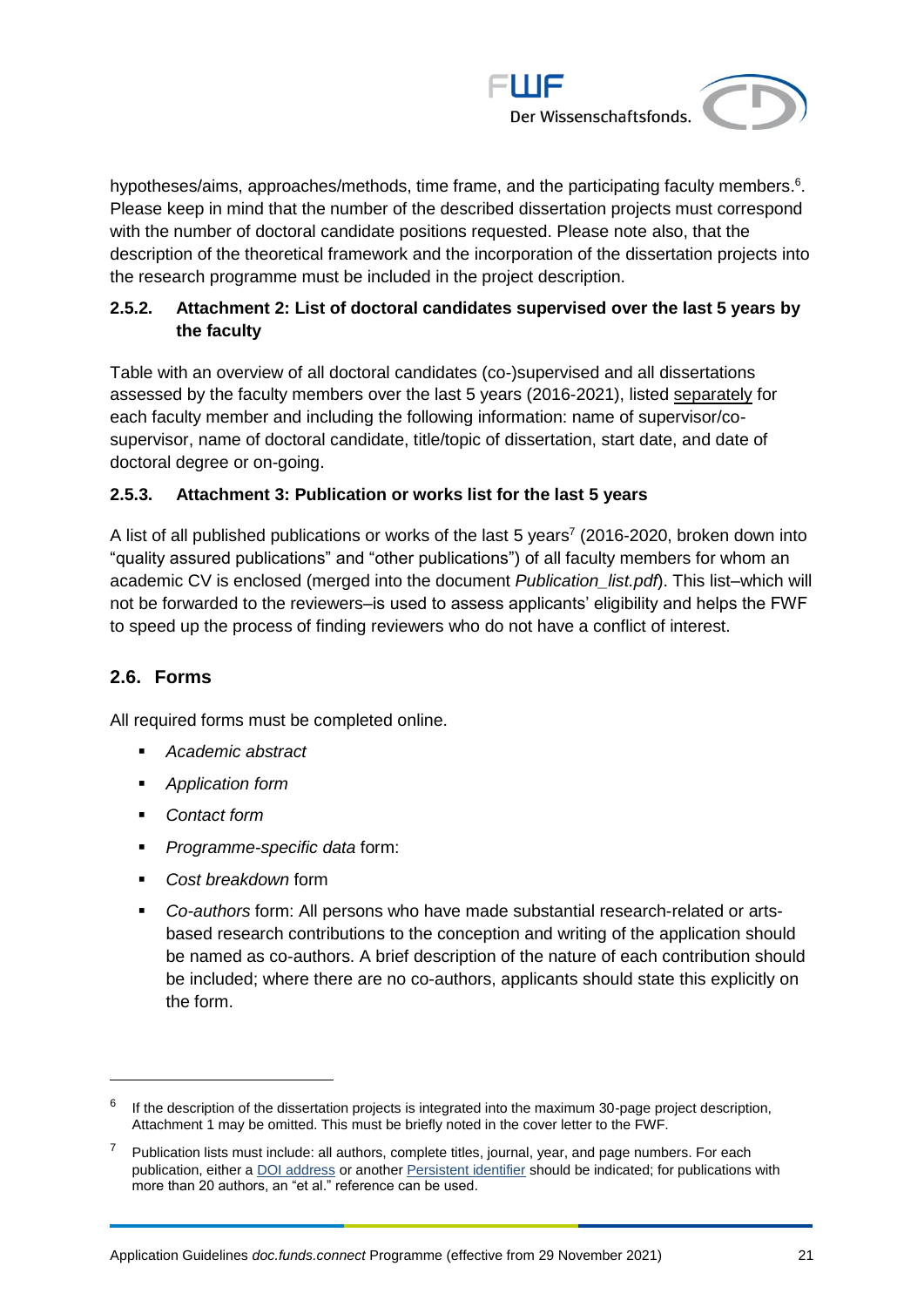

In order for the application to be legally binding, the FWF requires the fully completed forms and the "Affirmation of the research institution" given during the approval and submission of the application.

## <span id="page-21-0"></span>**2.7. Additional attachments**

In addition to the project description and the forms, the following attachments should be uploaded, where applicable:

- Cover letter: In case of an ongoing FWF-funded DK or *doc.funds* project running parallel to the planned/proposed doctoral programme or where two or more faculty members of the proposed doctoral programme are involved in a FWF-funded DK or *doc.funds* project, the difference between the FWF-funded projects and the proposed doctoral programme must be presented and comprehensively justified. If the description of the dissertation projects is already integrated into the maximum 30-page project description, Attachment 1 can be omitted. This must be pointed out in the cover letter..
- List of reviewers who should be excluded
- **EXECT:** Statement on one's own publication record
- For the attachments needed in the case of revising a rejected application (resubmission), see [Section 2.8](#page-21-1)

It should be noted that any annexes or attachments in addition to the ones mentioned above (such as letters of recommendation, publications not yet published) shall not be considered in further stages of the process.

## <span id="page-21-1"></span>**2.8. Revising a rejected application ("resubmission")**

A resubmission is defined as the revision of an application which has already been rejected with the same or similar research questions, regardless of the programme category. Where an applicant submits an application on the same or very similar research questions yet does not consider it to be a resubmission but an entirely new project, the applicant must submit a separate accompanying letter to the FWF Office explaining how the research questions have changed. For example, changes in research methods alone are not sufficient for a proposal to qualify as a completely new project. In cases of doubt, the decision-making bodies of the FWF shall decide.

If the project submitted is a resubmission of a rejected application,

- an *accompanying letter* containing an overview of all changes made in the resubmitted application must be submitted to the FWF (*Overview\_Revision.pdf)*; this overview will not be passed on to the reviewers.
- *response(s) to reviews* is (are) to be made: the applicant can decide whether the response(s) should be passed on to the relevant previous reviewer or all reviewers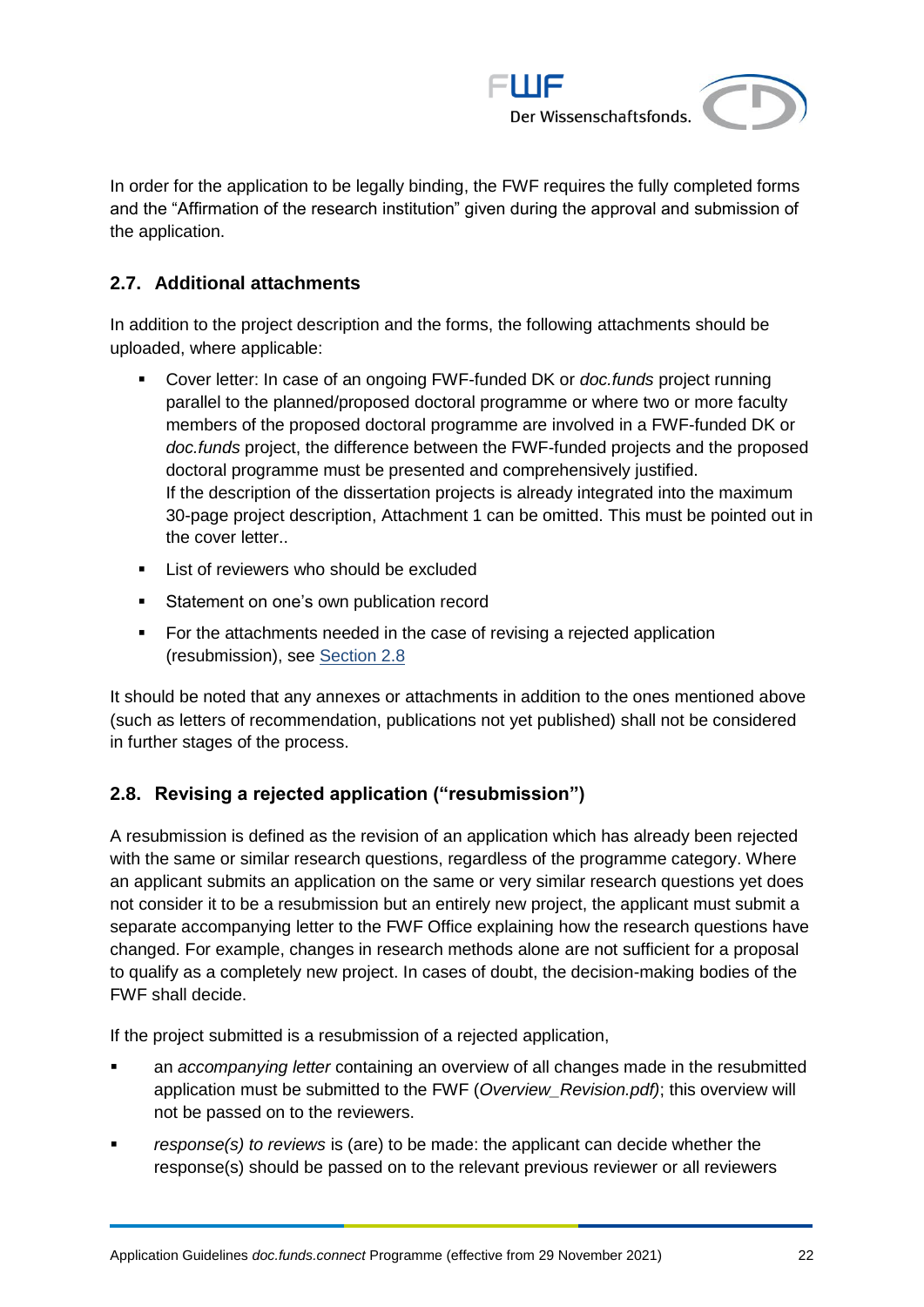

(see [Section 3\)](#page-22-0). These response(s) should address the suggestions and criticism expressed in each review of the previous application and point out the changes made on that basis. Such responses are not necessary in the case of reviews written by persons who are to be excluded from the review process for the resubmitted application. However, such exclusions must be justified and will also be counted toward the list of reviewers who should be excluded for the resubmission.

If all the reviewers are to receive this response, a document containing an overall response must be submitted.

If these responses are to be passed on only to the reviewers who were previously involved, a short response to each review in a separate document should be included.

Resubmissions must show changes. In the case of resubmissions of applications that have been rejected for the standardised reasons C3, C4, and C5, the changes need to be substantial (based on the comments in the reviews). If such changes are not made, the application will be returned without review by the decision-making bodies of the FWF.

There is no deadline within which a resubmission of a rejected application must be submitted, but any relevant application requirements must be considered. Submission of a resubmission follows the application procedure described in [Section 2.2.3.,](#page-12-3) meaning that it is submitted as a new independent application and not as an additional application to the previously rejected application.

## <span id="page-22-0"></span>**3. Processing and decision on the application**

All applications approved and submitted by the research institutions by **1 March 2022** (**2 p.m. Vienna local time**) will be subjected to a formal check by the FWF Office.

The review process takes about ten months.<sup>8</sup> The FWF Board decides on the awarding of funds once per year (End of November 2022) on the basis of at least 3 international reviews.

If the number of submissions is more than 15 applications, there will also be a meeting of the international *doc.funds.connect* jury in addition to the written reviews. Approximately 4 weeks before the jury meeting, the FWF Board will prepare a shortlist of the most promising applications on the basis of at least 3 substantive reviews; those candidates will then be invited to a hearing. The hearings will take place on the first two days of the meeting of the international *doc.funds.connect* jury (which is expected to take place at the beginning of November 2022). After the hearings, the international jury will hold a closed session to

 $\overline{a}$ 

<sup>8</sup> Information on the average duration of the review process can be found on the [FWF-Dashboard.](http://dashboard.fwf.ac.at/en/)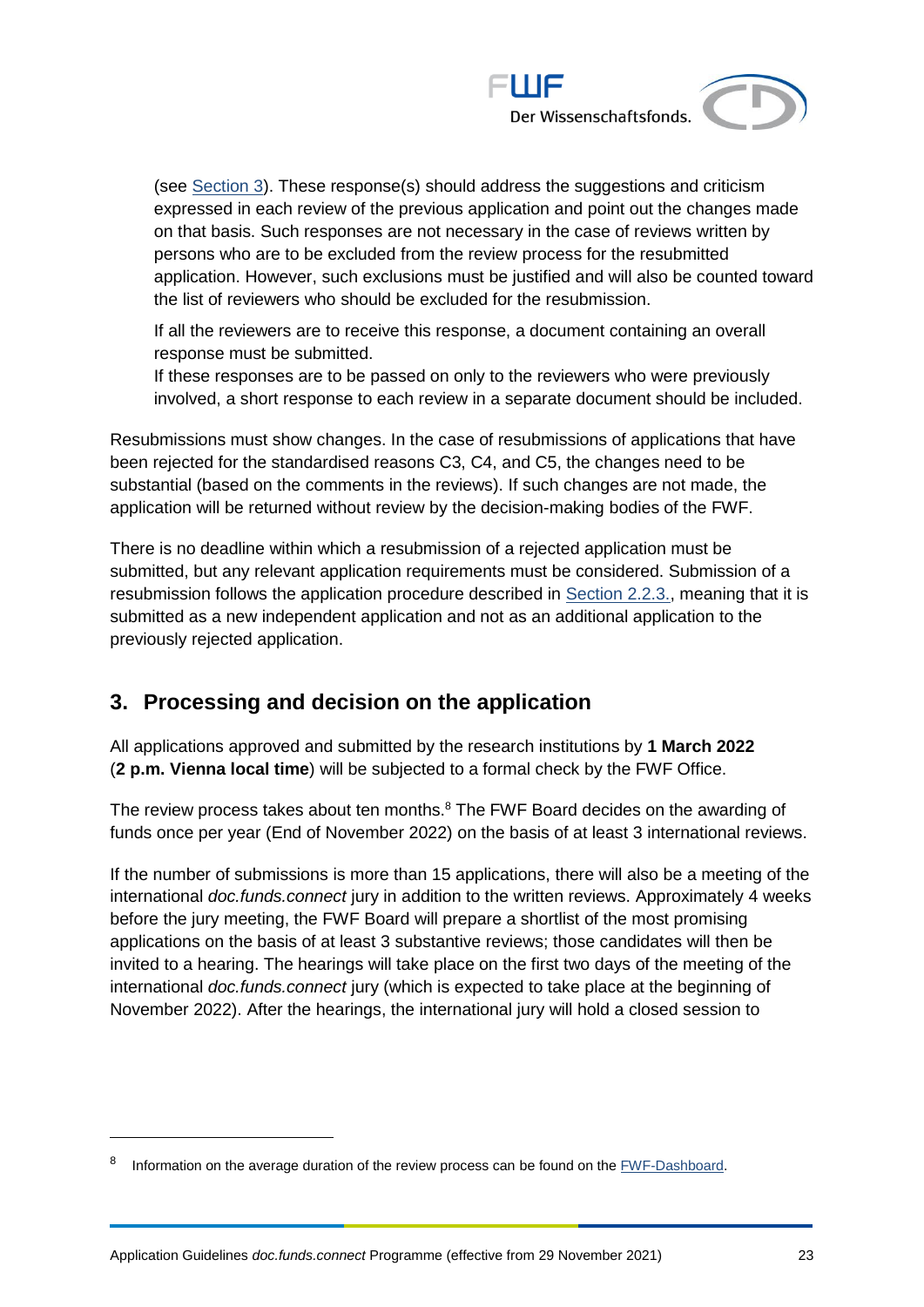

prepare its recommendations.<sup>9</sup> The jury's recommendations are based on the written reviews by international experts and a hearing of promising applications.

The research institutions will be notified of these decisions in writing. Research institutes whose applications are not selected for a hearing will receive a decision letter along with the reviews received (in anonymous form) prior to the meeting of the international jury.

Selected representatives of the Christian Doppler Research Association (CDG) accompany the entire decision-making process in an advisory capacity.

#### *Requests for changes and returning applications without review*

Incomplete applications or those which do not comply with the FWF's regulations or which contain formal errors (in particular, those which exceed the permitted length) will be returned. If the problems identified by the FWF in an application are not rectified within a reasonable period of time (**no more than ten working days** after notification of the problems), the decision-making bodies of the FWF will return these applications without review. Similarly, the decision-making bodies of the FWF will return without review applications that have been previously rejected by the FWF and resubmitted without appropriate revisions.

All applications meeting the FWF's formal criteria will be sent out for review. The reviewers (generally persons working outside of Austria) are selected by the reporter teams of the FWF Board and the senate of CDG and confirmed by the decision-making bodies of the FWF. Once the review process has begun, no more changes can be made to the application.

#### *Reasons for rejection*

The reasons for rejecting a project will be assigned one of five categories (C1–C5) and will be sent to applicants along with the reviews.

#### *Resubmissions*

If the application is a resubmission of a previously rejected proposal, the FWF will generally contact those reviewers who provided *constructive* criticism on the previous application. Reviewers who gave entirely positive or negative comments will generally not be contacted for a second review. However, please note that all resubmissions are also evaluated by new reviewers.

#### *Proposal bans*

Applications that are rejected for reason C5 will be barred for 12 months (from the date of the decision) and cannot be resubmitted during that period.

<sup>9</sup> A detailed description of the criteria for selecting international reviewers as well as the detailed rules on conflicts of interests and the composition of expert juries and boards can be found in [General Principles of the](https://www.fwf.ac.at/fileadmin/files/Dokumente/Entscheidung_Evaluation/fwf-decision-making-procedure.pdf)  [Decision-making Procedure.](https://www.fwf.ac.at/fileadmin/files/Dokumente/Entscheidung_Evaluation/fwf-decision-making-procedure.pdf)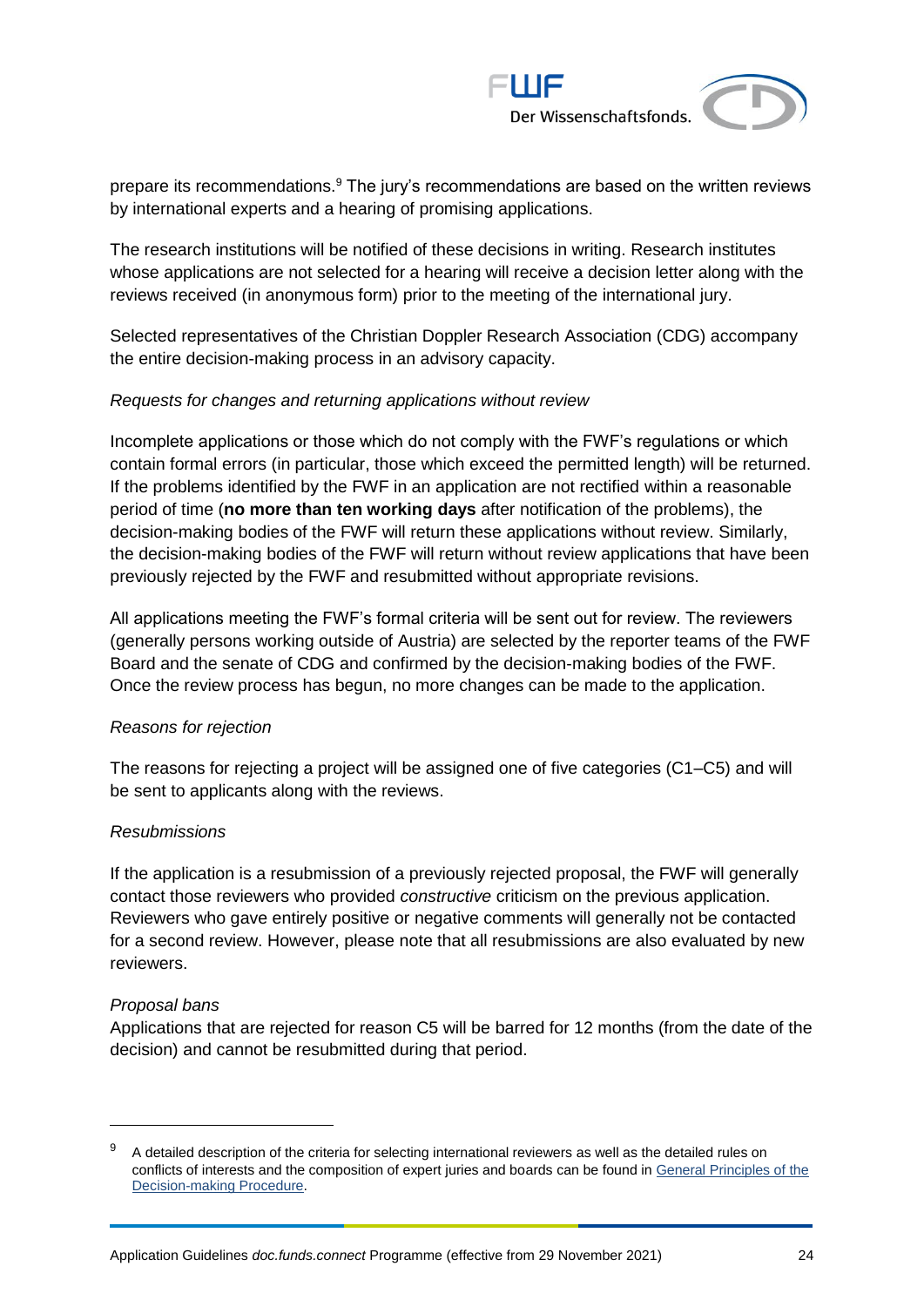

Applications that have been submitted three times and rejected for reasons C3 or C4 (i.e., the original application and the respective resubmissions) are also barred for 12 months (from the date of decision); rejections for reasons C1 or C2 do not count towards this total.

Only topics are ever temporarily banned according to these rules, not applicants.

#### *Exclusion of reviewers*

Applicants may include a separate document with a list of reviewers who should not be asked to review the application due to possible conflicts of interest. A detailed description of the FWF's rules concerning conflicts of interests can be found in the [General principles of the](https://www.fwf.ac.at/en/research-funding/decision-making-procedure-evaluation/decision-making-procedure/)  [decision-making procedure.](https://www.fwf.ac.at/en/research-funding/decision-making-procedure-evaluation/decision-making-procedure/)

This list may include **up to 3 potential reviewers** whom the applicant believes may have conflicts of interests. This selection must be briefly justified. If the reasons for exclusion are professionally and technically sound, the FWF will generally fulfil such requests and will exclude those reviewers from the review process.

Please note that the FWF does not wish to receive, nor will it consider a list of possible reviewers from applicants.

## <span id="page-24-0"></span>**4. Compliance with legal requirements and standards of research integrity**

The FWF would like to point out that the lead research institution must comply with all legal requirements and safety provisions (e.g., Federal Disabilities Act) that apply for the *doc.funds.connect* project and obtain all the necessary permits (e.g., from the Ethics Commission, the Commission for Animal Experimentation, the Federal Monuments Authority Austria, or the relevant foreign authorities).

The research institute is also responsible for ensuring that the guidelines for [Good Scientific](https://oeawi.at/en/guidelines/)  [Practice](https://oeawi.at/en/guidelines/) of the Austrian Agency for Research Integrity (ÖAWI) are complied with when submitting the application and carrying out the project.

If there is reason to believe that there have been deviations from these standards, an investigation must be carried out at the respective research institution or the [Austrian Agency](https://oeawi.at/en/)  [for Research Integrity](https://oeawi.at/en/) (ÖAWI) is to be informed of this suspicion. At any rate, the research institute must report any cases of suspected serious deviations to the ÖAWI. The FWF reserves the right to suspend, in part or in whole, any procedures related to applications or ongoing projects until these investigations have been concluded. More detailed information can be found on the [FWF website](https://fwf.ac.at/en/research-funding/research-integrity-research-ethics/) and in the document *[FWF procedure in cases of](https://www.fwf.ac.at/fileadmin/files/Dokumente/Research_Integrity_Ethics/FWF_Verfahren_Research_Misconduct-en.pdf)  [suspected scientific misconduct](https://www.fwf.ac.at/fileadmin/files/Dokumente/Research_Integrity_Ethics/FWF_Verfahren_Research_Misconduct-en.pdf)*.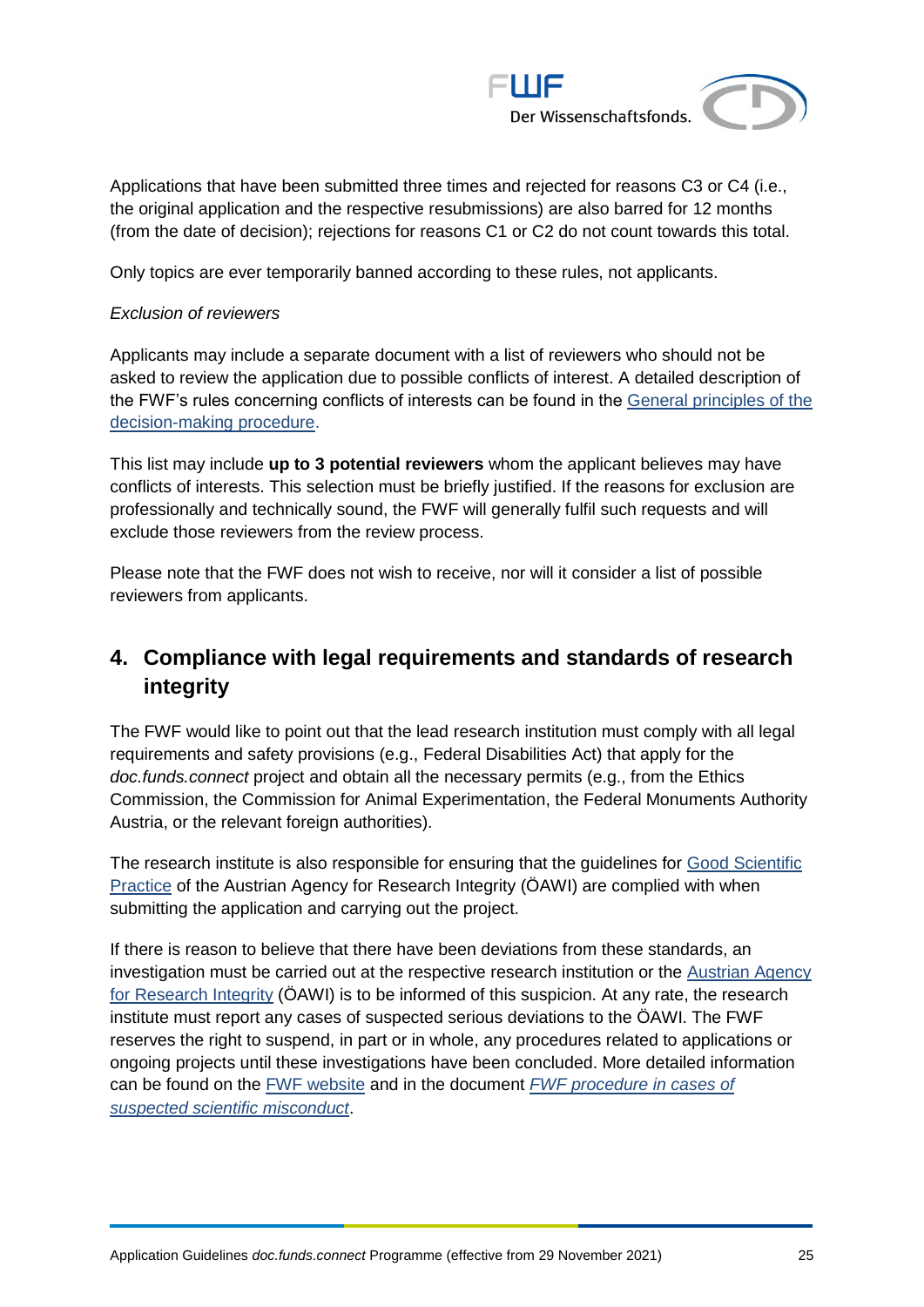

## <span id="page-25-0"></span>**5. Publication of project data and results**

The FWF would like to point out that should the project be approved, the FWF will publish on its website a summary of the project in German and English for public relations purposes which must be sent to the FWF when returning the grant agreement—as well as the amount of funding granted and, on project completion, summaries of the final report of the project. The summaries are to be written in such a way as to safeguard the legitimate interests of secrecy for reasons of national security and patent rights and to guarantee that trade secrets are protected appropriately. Guidelines for writing PR summaries can be found [here.](https://www.fwf.ac.at/fileadmin/files/Dokumente/Antragstellung/specifications_pr-summaries.pdf)

In addition, the FWF requires a data management plan (DMP) for all approved projects. This should also be sent to the FWF when returning the grant agreement. The template for the DMP can be viewed [here.](https://www.fwf.ac.at/en/research-funding/open-access-policy/research-data-management/)

In presentations and publications of project results (for example, scholarly publications, research data), applicants must comply with the relevant requirements on acknowledging the FWF as the funding institution and the FWF's [Open Access Policy.](https://www.fwf.ac.at/en/research-funding/open-access-policy/)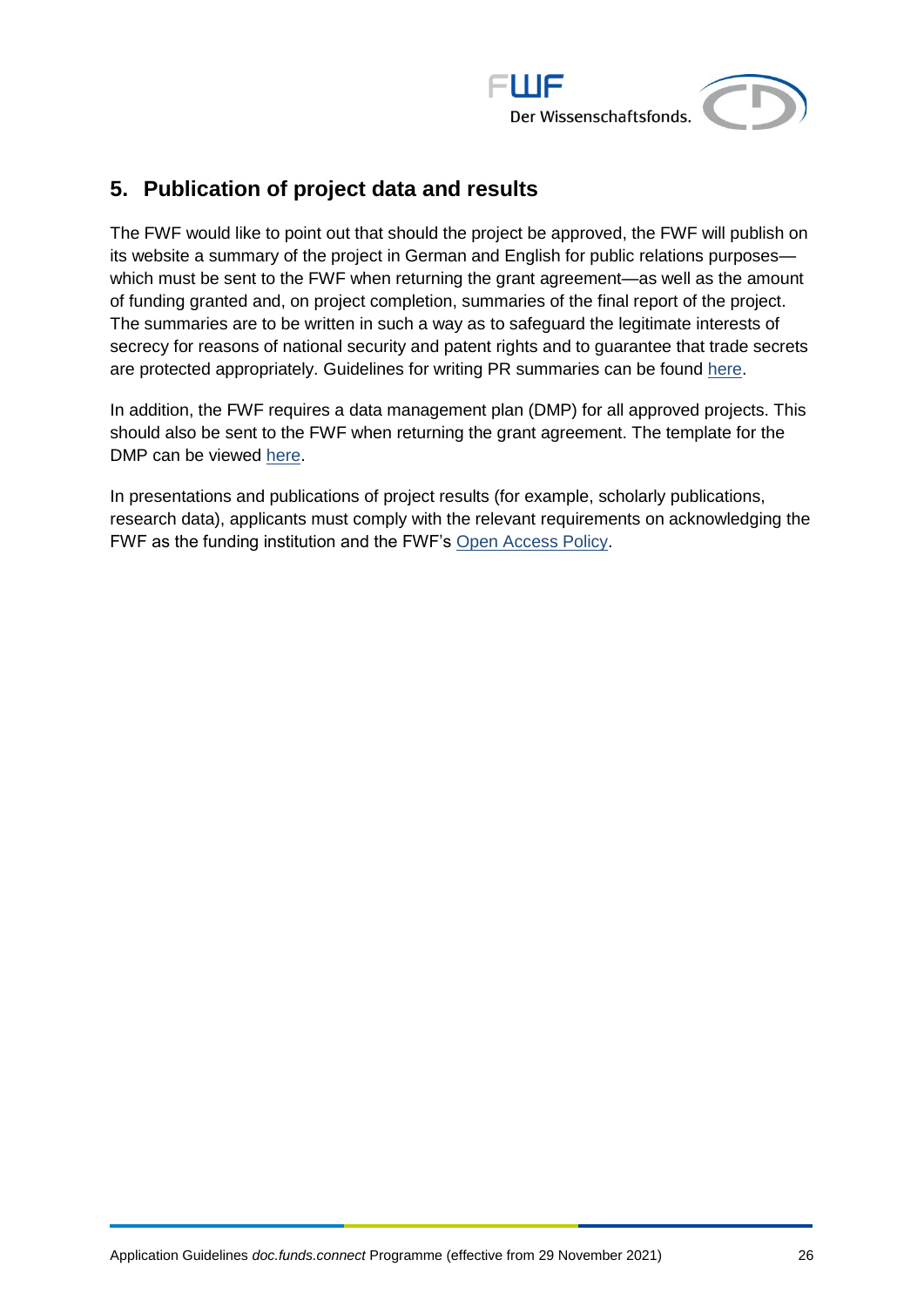

## <span id="page-26-0"></span>**ANNEX: Notes and questions for reviewers in the**  *doc.funds.connect* **programme<sup>10</sup>**

In all of its programmes, the FWF actively supports equal opportunities and equal treatment. The review of an application must not put applicants at a disadvantage for non-researchrelated reasons such as age or gender. For example, when assessing the qualifications of faculty members, please disregard their actual age, but consider their academic age instead.

Our commitment to equal opportunities also means taking into account breaks or delays in faculty members' research careers (e.g., due to parental leave, long-term or chronic illness, disability, caring responsibilities, etc.), which may have led to publication gaps, unorthodox career paths, or limited international research experience.

Only the ten most important academic publications/work lists and the ten most important additional research achievements of the faculty member are to be considered when evaluating the application. As a signatory to the San Francisco Declaration on Research Assessment [\(DORA\)](https://sfdora.org/read/), the FWF also emphasises that, in assessing research performance, reviewers should refrain from using journal-based metrics such as the Journal Impact Factor.

Please review the present proposal,<sup>11</sup> using the following seven assessment criteria: 1) quality of the research, 2) quality and composition of the faculty, 3) quality of the doctoral programme, 4) contribution of the research institutes, 5) added value, 6) ethics and gender, and 7) overall evaluation. For each of these criteria except 5) we ask you for both written comments and a rating on a scale from "excellent" to "poor". Please be aware, however, that the FWF's funding decision will be based primarily on the referees' written assessments rather than the ratings assigned.

Please keep in mind that sections 1 and 2 will be forwarded to the applicant in itheir entirety and in anonymous form.

 $10$  Further information on the FWF's corporate policy and mission or the application guidelines for the *doc.funds.connect* programme of the FWF can be found on our website at: [https://www.fwf.ac.at/en/about-the](https://www.fwf.ac.at/en/about-the-fwf/corporate-policy/)[fwf/corporate-policy/](https://www.fwf.ac.at/en/about-the-fwf/corporate-policy/) an[d https://www.fwf.ac.at/en/research-funding/fwf-programmes/docfundsconnect.](https://www.fwf.ac.at/en/research-funding/fwf-programmes/docfundsconnect)

<sup>&</sup>lt;sup>11</sup> Form requirements: Project description incl. figures and tables, no more than 30 pages; list of literature cited no more than 5 pages; academic CVs and description of previous research achievements of the faculty members incl. the 10 most important publications, no more than 3 pages each.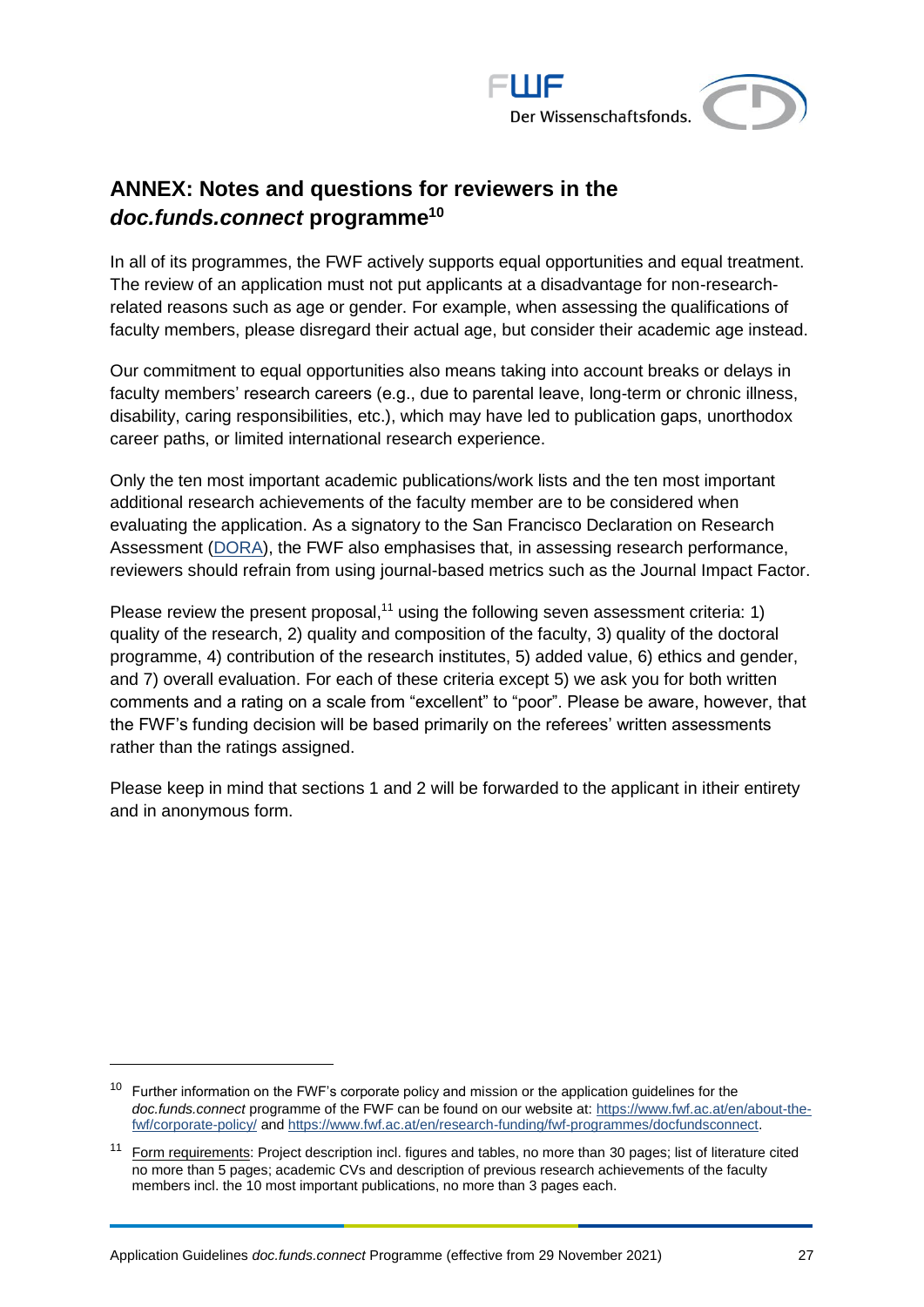

### **Section 1: forwarded to the applicant in its entirety**

#### **1) Quality of research**

Relation to current state of the art, innovation potential, thematic focus and coherence, international visibility and competitiveness

- of the planned project / the planned dissertation projects
- of the previous research achievements

#### **2) Quality and composition of the faculty**

Quality of (arts-based) research, reputation and international networks of faculty members, as well as their experience in educating/training- and supervising doctoral candidates; diversity (e.g., gender balance, complementary expertise at the participating universities and universities of applied sciences in basic research and application-oriented research, percentage of young researchers) among the faculty

#### **3) Quality of the doctoral programme**

Quality of the education/training and supervision programme

- Academic or arts-based research curriculum incl. integration of application-oriented aspects/elements, opportunities to acquire additional qualifications
- Selection procedures, supervision structures, procedures for assessing dissertations, gender-sensitive design of programme, mentoring
- **EXECUTE:** Institutional integration and structures

#### **4) Contribution of the research institutes**

Adequacy of the contribution of the participating research institutes (infrastructure and own contribution to funding the programme)

#### **5) Added value**

If the programme is focused and coherent, and if it will create an added value for

- research
- education/training
- doctoral candidates and participating research institutes (i.e., university and university of applied sciences)
- **Example 1** strengthening the existing research basis at universities and universities of applied sciences
- **•** strengthening the cooperation between universities of applied sciences and universities, taking into account the staff development aspects of universities of applied sciences